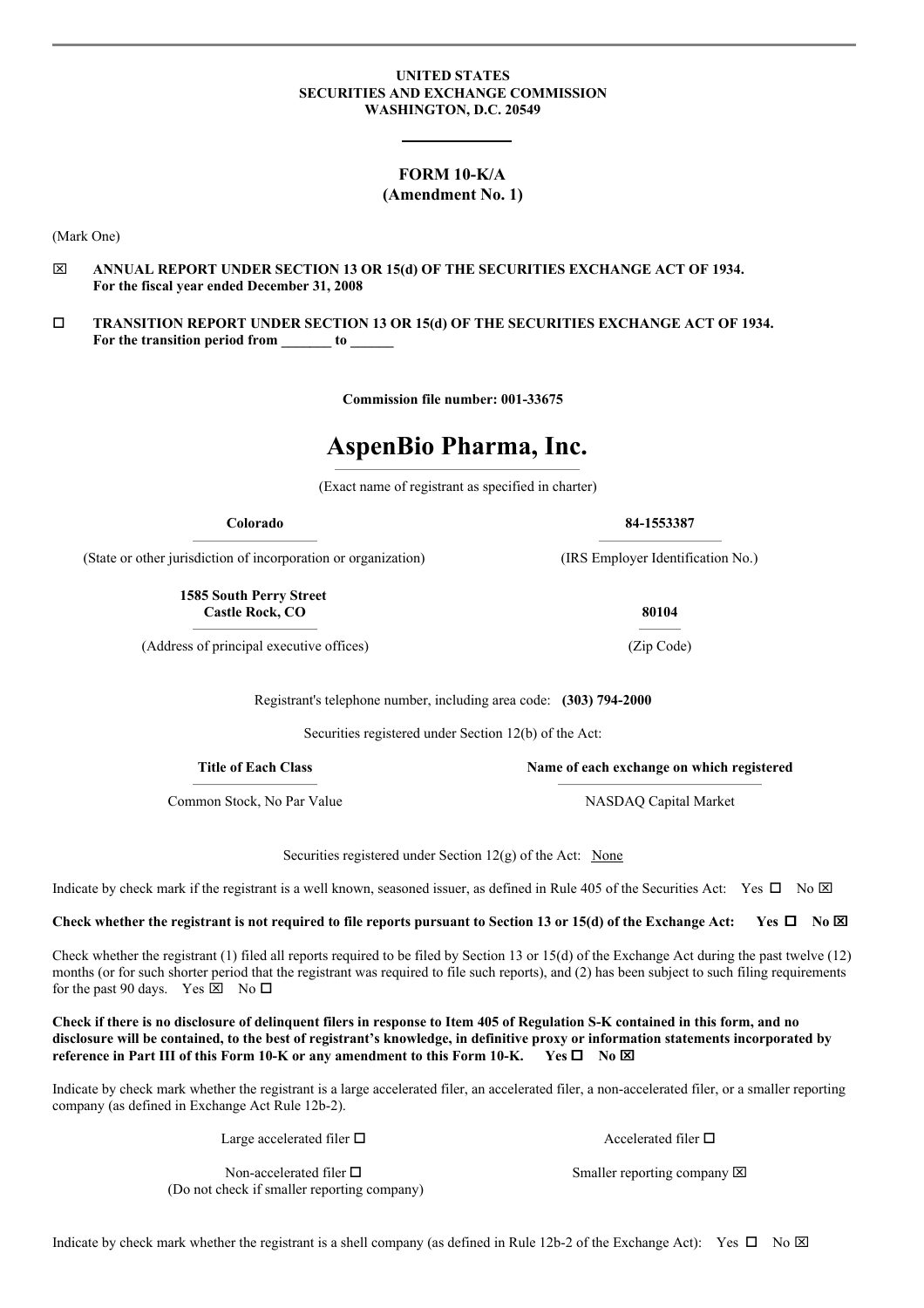The aggregate market value of Common Stock held by non-affiliates of the registrant as of June 30, 2008, computed by reference to the closing price on that date was \$141,217,000.

The number of shares outstanding of the registrant's common stock at April 28, 2009, was 31,696,748.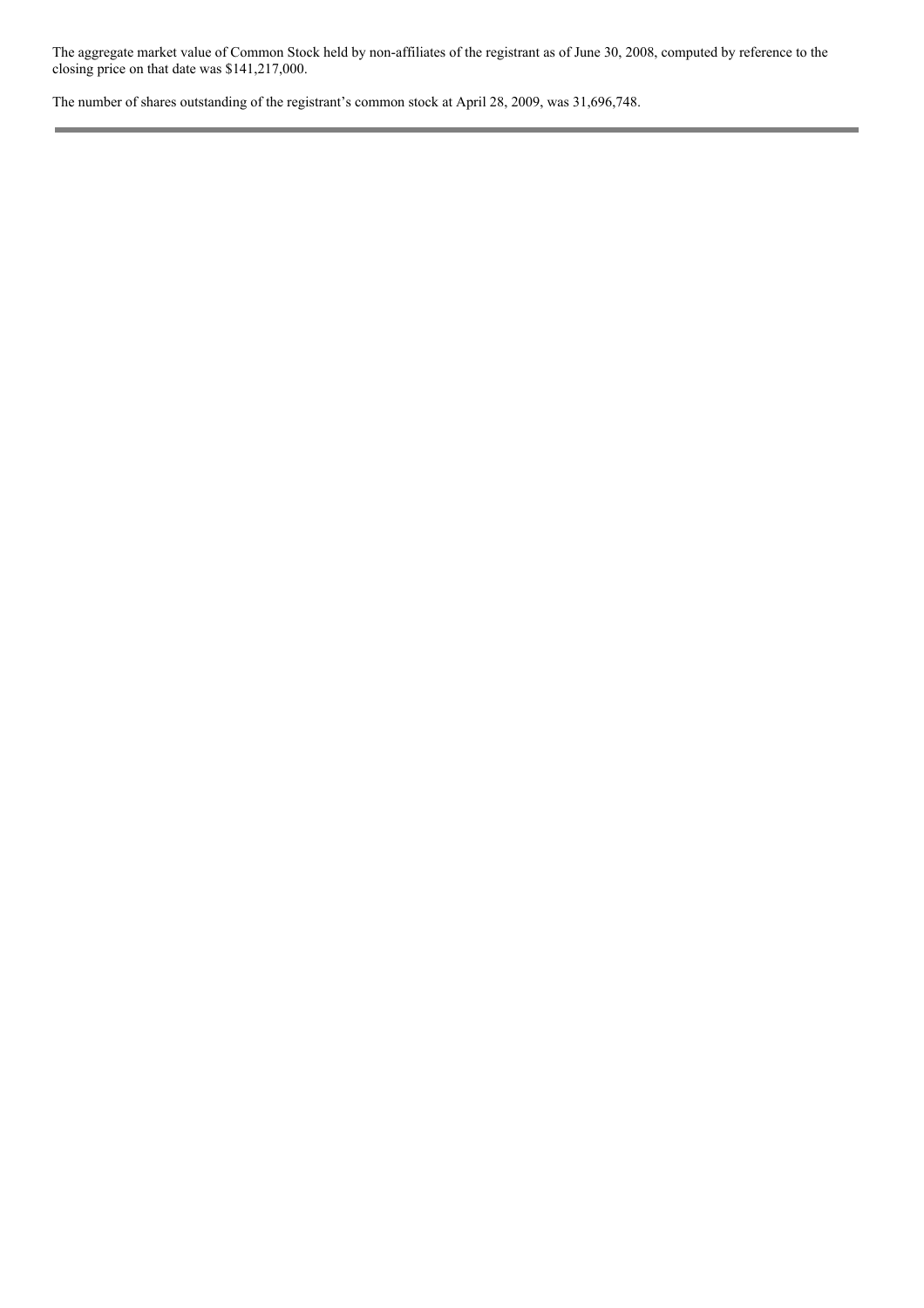## **EXPLANATORY NOTE**

This Amendment No. 1 to Form 10-K ("Amendment") amends our Annual Report on Form 10-K for the fiscal year ended December 31, 2008 originally filed on March 16, 2009 (the "Original Filing"). We are filing this Amendment to include the information required by Part III and not included in the Original Filing as we will not be filing our definitive proxy statement within 120 days of the end of our fiscal year ended December 31, 2008.

Except as described above, no other changes have been made to the Original Fling. The Original Filing continues to speak as of the date filed and we have not updated the disclosures contained therein to reflect any events which occurred subsequent to the filing date of the Original Filing.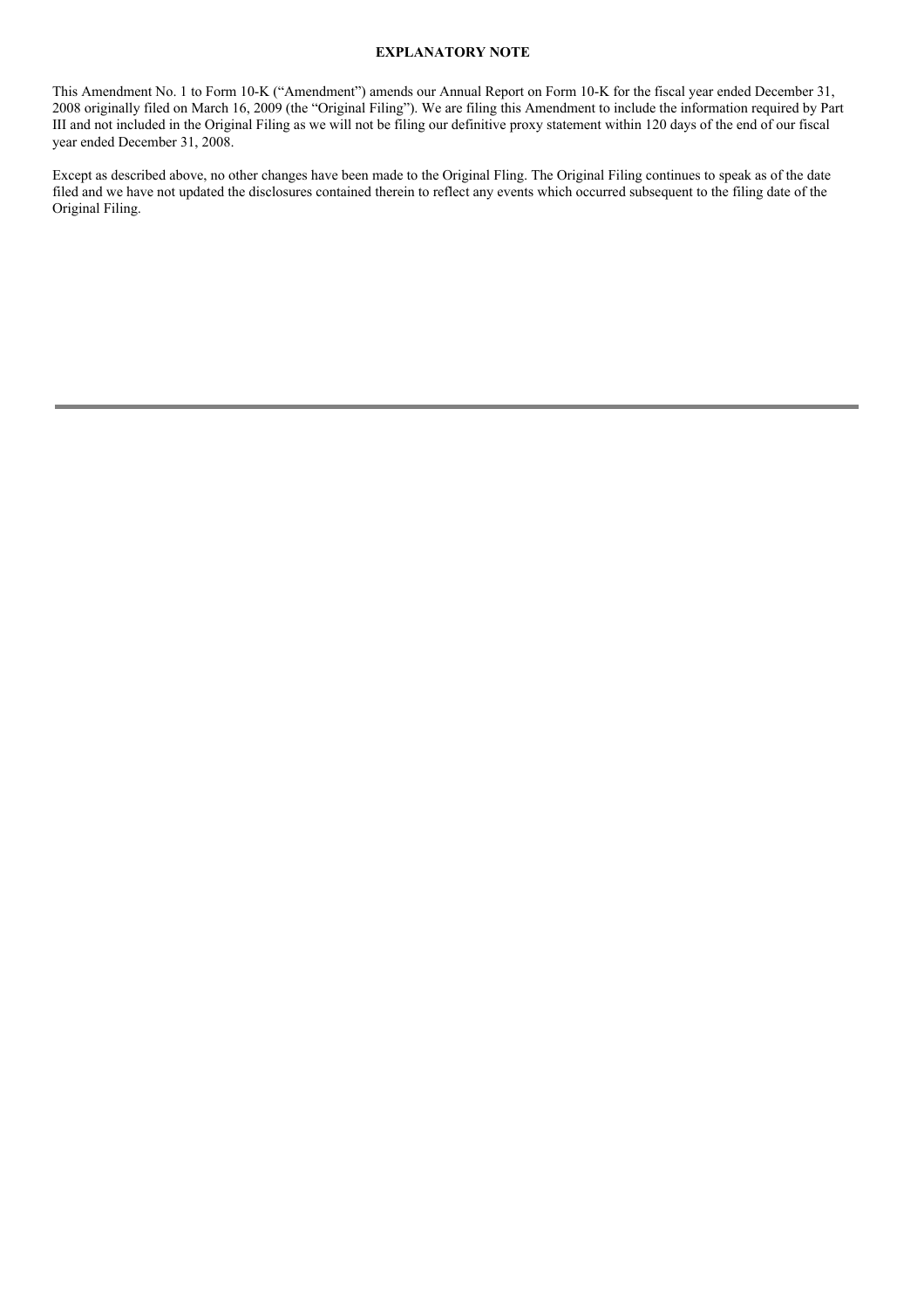## **ASPENBIO PHARMA, INC.**

# **INDEX TO ANNUAL REPORT ON FORM 10-K / A**

#### **Page**

#### PART III

| Item $10$ . | Directors and Executive Officers and Corporate Governance                                      |    |
|-------------|------------------------------------------------------------------------------------------------|----|
| Item $11.$  | <b>Executive Compensation</b>                                                                  | -6 |
| Item $12$ . | Security Ownership of Certain Beneficial Owners and Management and Related Stockholder Matters | 12 |
| Item $13.$  | Certain Relationships and Related Transactions and Director Independence                       | 15 |
| Item $14$ . | Principal Accountant Fees and Services                                                         | 15 |
|             | <b>PART IV</b>                                                                                 |    |
| Item $15$ . | <b>Exhibits</b>                                                                                | 16 |

## DISCLOSURE REGARDING FORWARD-LOOKING STATEMENTS

Signatures 17

Certain statements contained in this report that are not historical facts constitute forward-looking statements, within the meaning of the Private Securities Litigation Reform Act of 1995, and are intended to be covered by the safe harbors created by that Act. Reliance should not be placed on forward-looking statements because they involve known and unknown risks, uncertainties, and other factors, which may cause actual results, performance, or achievements to differ materially from those expressed or implied. Any forward-looking statement speaks only as of the date made. We undertake no obligation to update any forward-looking statements to reflect events or circumstances after the date on which they are made.

Statements concerning the establishment of reserves and adjustments for dated and obsolete products, expected financial performance, on-going business strategies and possible future action which we intend to pursue to achieve strategic objectives constitute forward-looking information. The sufficiency of such charges, implementation of strategies and the achievement of financial performance are each subject to numerous conditions, uncertainties, and risk factors. Factors which could cause actual performance to differ materially from these forward-looking statements, include, without limitation, management's analysis of our assets, liabilities, and operations, the failure to sell date-sensitive inventory prior to its expiration, competition, new product development by competitors, which could render particular products obsolete, the inability to develop or acquire and successfully introduce new products or improvements of existing products, problems in collecting receivables, testing or other delays or problems in introducing any of our development products, and difficulties in obtaining financing on an as-needed basis.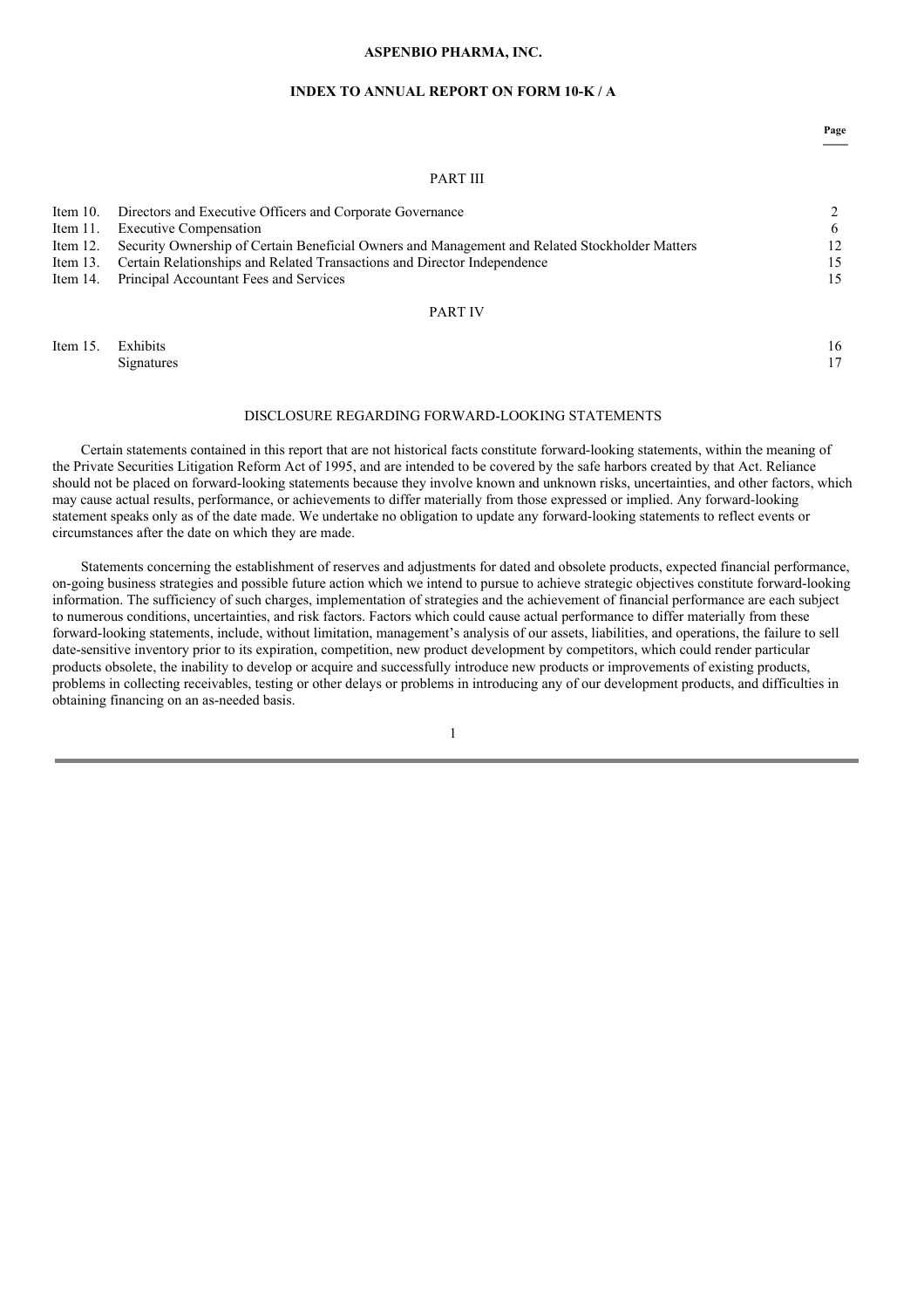## **PART III**

#### **Item 10. Directors, Executive Officers and Corporate Governance.**

#### **MANAGEMENT**

Executive officers of the Company are elected by the Board of Directors, and serve for a term of one year and until their successors have been elected and qualified or until their earlier resignation or removal by the Board of Directors. There are no family relationships among any of the directors and executive officers of the Company. None of the executive officers or directors has been involved in any legal proceedings during the past five years. Further, except for the employment agreement pursuant to which Mr. Faulkner was appointed as Executive Chairman in January 2009, there is no arrangement or understanding between any director pursuant to which he or she was selected as a director.

The following table sets forth names and ages of all executive officers and directors of the Company as of April 24, 2009:

| Name                 | Age | Position                                                 |
|----------------------|-----|----------------------------------------------------------|
| Daryl J. Faulkner    | 60  | Chief Executive Officer, Executive Chairman and Director |
| Gregory Pusey        | 56  | Vice Chairman, Secretary and Director                    |
| Gail S. Schoettler   | 65  | Director                                                 |
| Douglas I. Hepler    | 62  | Director                                                 |
| David E. Welch       | 62  | Director                                                 |
| Mark J. Ratain, M.D. | 54  | Director                                                 |
| Michael R. Merson    | 64  | Director                                                 |
| John H. Landon       | 68  | Director                                                 |
| Robert Caspari, MD   | 62  | Chief Operating Officer / Chief Medical Officer          |
| Jeffrey G. McGonegal | 58  | Chief Financial Officer                                  |
| Mark Colgin, PhD     | 40  | Chief Scientific Officer                                 |

Daryl J. Faulkner was appointed to the Company's board of directors in the newly created position of Executive Chairman, on January 19, 2009 and on February 10, 2009 was appointed to serve as the Company's interim chief executive officer. Mr. Faulkner has more than 25 years experience in developing and commercializing medical devices, drug and drug delivery systems, life science research tools, and molecular diagnostics. He most recently served for approximately two years as president, CEO and member of the board of directors of Digene Corporation, a Nasdaq-traded company prior to its acquisition in July 2007 by Qiagen (traded on Nasdaq's Global Select market). He has continued to serve as a consultant to Qiagen supporting the integration of the two companies and serving as co-chair of the executive steering committee with the new CEO of Qiagen. Faulkner also currently serves as a member of the board of directors of Osmetech, an emerging molecular diagnostics company. Prior to joining Digene, Faulkner spent eight years with Invitrogen (now merged as Life Technologies Corp., a Nasdaq-traded company) in a number of senior roles, including SVP Europe, SVP IVGN International Operations, and SVP of Strategic Business Units. Prior to Invitrogen, Faulkner's career included 15 years with the Fortune 100 company Abbott Laboratories, holding leadership positions in manufacturing operations and plant management. Mr. Faulkner received a degree in Industrial Relations from the University of North Carolina and a MA in Business Management from Webster University.

Gregory Pusey became a director of AspenBio Pharma, Inc. in February 2002, Chairman in May 2003 and in January 2009 became the Vice Chairman of the Board, a newly created position. Mr. Pusey has served as a director since December 2002, of PepperBall Technologies, Inc., (OTC: PBAL.PK) and previously served as its Chairman, a publicly held provider of non-lethal projectiles, launchers, hardware and software security related products. Since 1988, Mr. Pusey has been the President and a director of Cambridge Holdings, Ltd. He is also President of Livingston Capital, Ltd. since 1987, a private venture capital firm. Mr. Pusey is secretary and a director of Bactolac Pharmaceutical, Inc. and has been associated with its predecessors since 1997, a privately held company engaged in manufacturing and marketing of vitamins and nutritional supplements. Mr. Pusey graduated from Boston College with a BS degree in finance.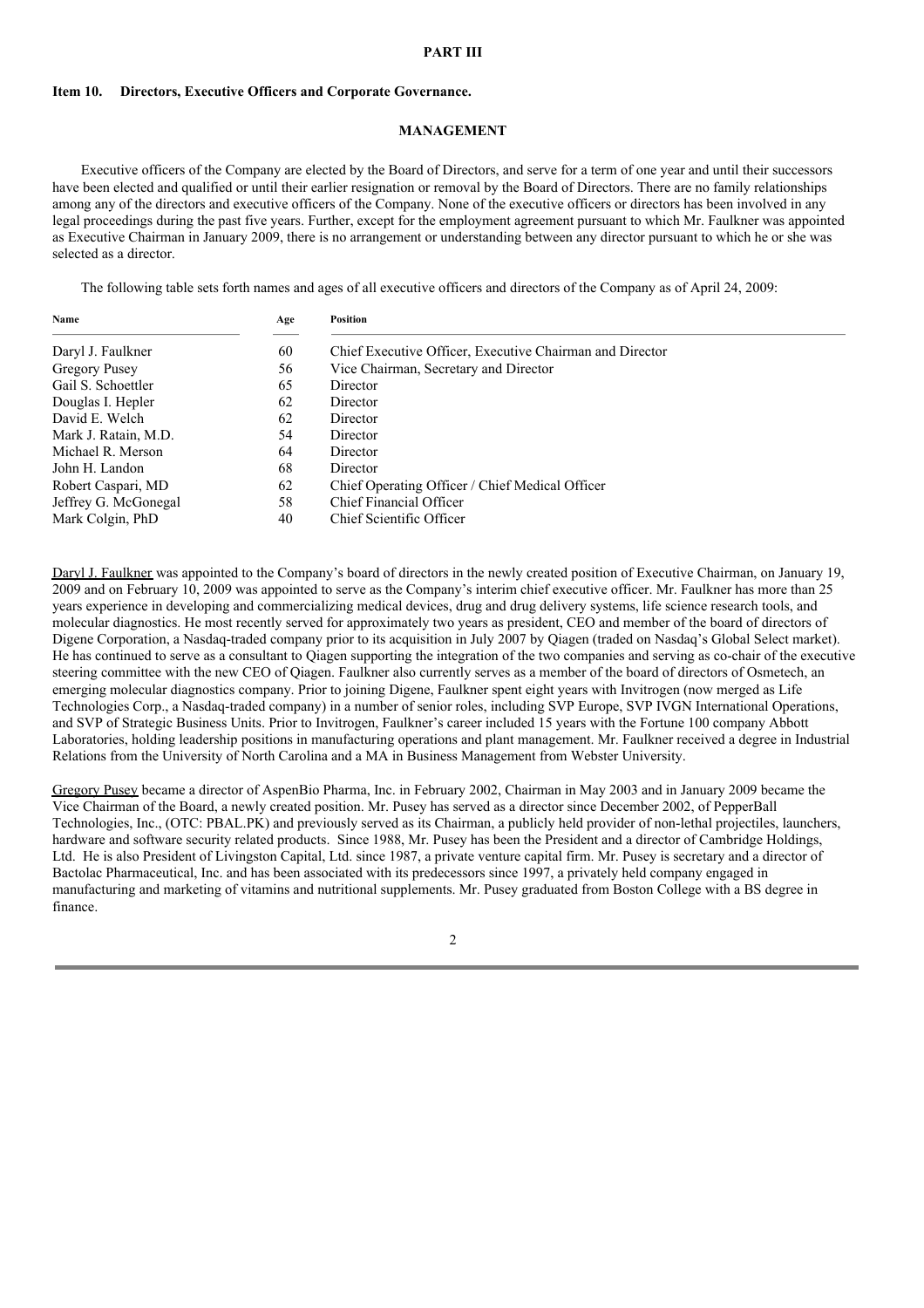Gail S. Schoettler – Ambassador Gail Schoettler serves on the boards of AspenBio Pharma, Inc., PepperBall Technologies, Inc., Masergy Communications, Delta Dental of Colorado, The Colorado Trust (Colorado's largest foundation) and several non-profit organizations. She has served as a U.S. Ambassador and as Colorado's Lt. Governor and State Treasurer. In 1998, she narrowly lost her bid for Governor of Colorado. She started two successful banks and is involved in her family's cattle ranch, vineyards and real estate enterprises. In addition to being a Denver Post columnist, Dr. Schoettler and her husband own eGlobalEducation, a custom travel company leading executive groups to countries around the world. She earned a BA in economics from Stanford and MA and PhD degrees in African History from the University of California at Santa Barbara. Among her numerous awards is the French Legion of Honor (France's highest civilian award) from President Jacques Chirac of France.

Douglas I. Hepler, Ph.D. joined the Company's Board of Directors in March of 2004. Commencing in 2006 Dr. Hepler became President of KADO Consulting a then newly formed consulting firm. Through April 2006 he served as Vice President of Research and Development for IDEXX Pharmaceuticals, Inc., a wholly owned subsidiary of IDEXX Laboratories, Inc. Dr. Hepler was responsible for the overall technical leadership of the Pharmaceutical Division of IDEXX Pharmaceuticals, Inc. Dr. Hepler was also the Co-founder and Executive Vice President of Blue Ridge Pharmaceuticals, Inc. before its sale to IDEXX Laboratories, Inc. in 1998. While at Blue Ridge Pharmaceuticals, Dr. Hepler was instrumental in the development and FDA registration of Acarexx, Iverhart Plus, PZI Vet, Facilitator, Navigator, Pyrantel and CyFly. Prior to Blue Ridge Pharmaceuticals, Dr. Hepler was instrumental in the development and FDA registration of Interceptor, Program and Sentenial while at Novartis Animal Health. Dr. Hepler received a B.S. degree from Lock Haven University in biology, a M.S. from Colorado State University in microbiology and a Ph.D. from Colorado State University in immunology.

David E. Welch became a director of AspenBio Pharma as of October 1, 2004. Mr. Welch has served as Vice President and Chief Financial Officer of American Millennium Corporation, Inc., a public company located in Golden, Colorado, since April 2004. In January 2007, Mr. Welch was also elected as a director of PepperBall Technologies, Inc. He also is a self-employed financial consultant. From July 1999 to June 2002, Mr. Welch served as Chief Financial Officer, Secretary and Treasurer of Active Link Communications, Inc., another publicly traded company. During 1998 he served as Chief Information Officer for Language Management International, Inc., a multinational translation firm located in Denver, Colorado. From 1996 to 1997, he was Director of Information Systems for Mircromedex, Inc., an electronic publishing firm, located in Denver, Colorado. Mr. Welch also serves on the Board of Directors of Communication Intelligence Corporation, a publicly traded company. He received a B.S. degree in accounting from the University of Colorado. Mr. Welch is a Certified Public Accountant, licensed in the state of Colorado.

Mark J. Ratain, M.D. was appointed to our Board of Directors in March 2008. Dr. Ratain previously served as a director of DATATRAK International, Inc. (Nasdaq Capital Market – "DATA") from 1998-2008. Dr. Ratain is a hematologist/oncologist and a clinical pharmacologist. He is the Leon O. Jacobson Professor of Medicine and Chairman of the Committee on Clinical Pharmacology and Pharmacogenomics and Associate Director for Clinical Science for the Cancer Research Center at the University of Chicago. Dr. Ratain has been associated with the Department of Medicine at the University of Chicago since 1983. He has authored and co-authored more than 300 articles and book chapters. He received his A.B. Degree in Biochemical Sciences from Harvard University and his M.D. from the Yale University School of Medicine.

Michael R. Merson was appointed to our Board of Directors in July 2008. Since 2003 Mr. Merson has served on the board and was elected Chairman in 2004 of CareFirst – Blue Cross/Blue Shield the sixteenth largest health insurer in the United States with annual revenues of approximately \$7.0 billion and covering over 3.2 million insured individuals. CareFirst is part of the BlueCross/Blue Shield group of insurance providers that collectively cover 100 million lives in the U. S. Mr. Merson previously held director and executive officer positions, primarily President and / or CEO with MedStar Health, Helix Health, Inc., Franklin Square Hospital Center and Preferred Health Network. He continues to provide consulting services to primarily healthcare related enterprises, focused on merger and acquisition, goal setting, business and governance issues and executive compensation and benefits through Michael R. Merson, LLC and Yaffe & Company, consultants. He received a BSBA from the University of Denver and an MBA from The George Washington University.

John H. Landon was appointed to our Board of Directors in December 2008. Mr. Landon's career includes more than 30 years of broad, multi-functional experience with the DuPont Company. Prior to retiring from active management, Mr. Landon served as vice president and general manager of medical products for DuPont. He had worldwide responsibility for all of DuPont's medical products businesses, encompassing total annual sales of \$1 billion and more than 5,000 employees. In addition to other director roles, Mr. Landon served as chairman of the board of Cholestech Corporation prior to its 2007 sale to Inverness Medical and as a director of Digene Corporation prior to its 2007 sale to Qiagen. He currently is a member of the board of LipoScience, Inc., and Christiana Care Health System, and a member of the board of advisors for Water Street Healthcare Partners. Mr. Landon received his BS in Chemical Engineering from the University of Arizona.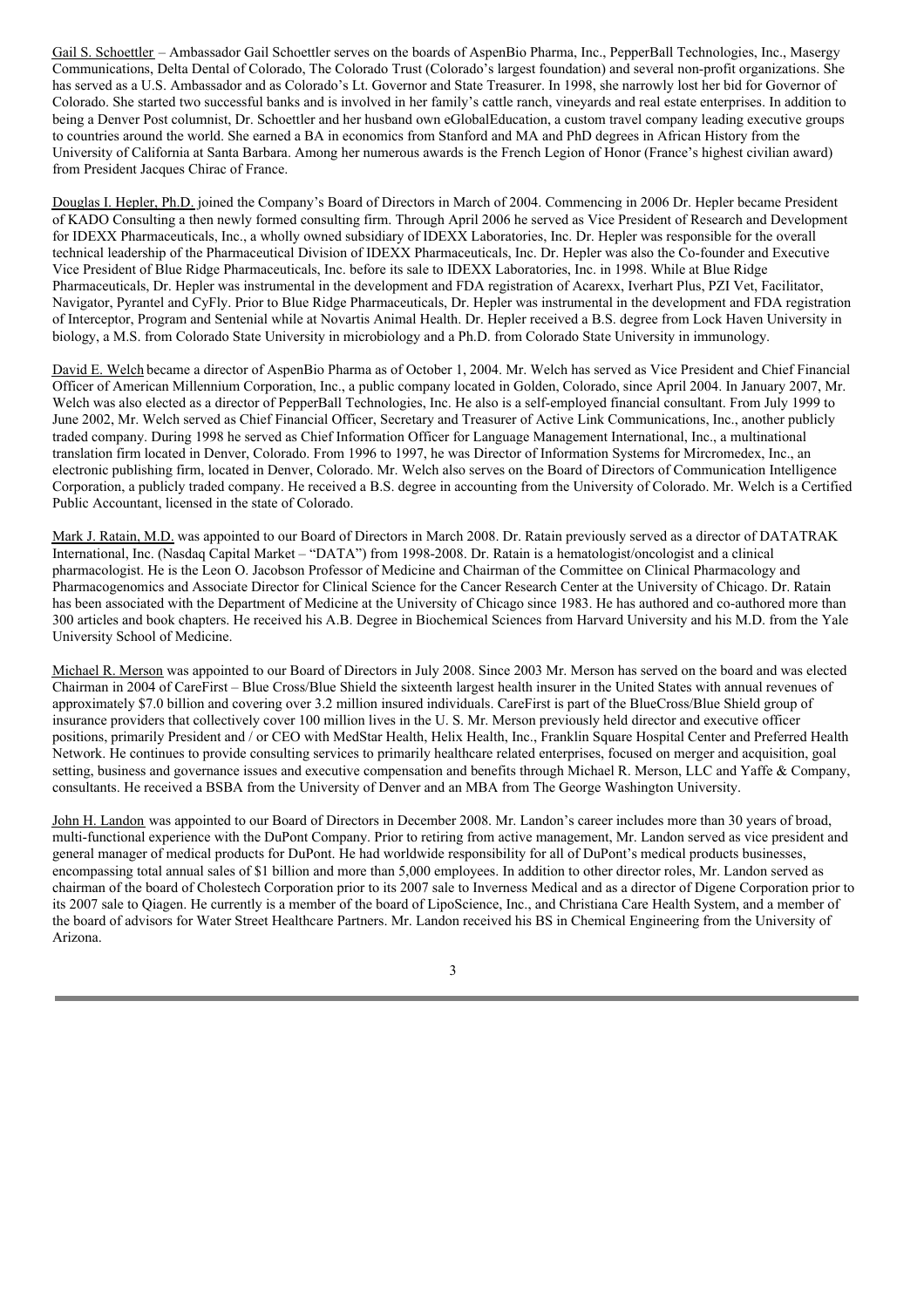Robert Caspari, MD became Chief Operating Officer and Chief Medical Officer of the Company in February 2009. Dr. Caspari has more than 25 years of experience in drug and diagnostic product development and commercialization. He most recently served from July 2008 to February 2009, as the chief executive officer of Living Cell Technologies, a publicly traded biotech company focused on cellular therapy for Type I diabetes and neurological disorders. From November 2007 to July 2008 he served as president and chief executive officer of Aurogen, a privately held biotech company involved in drug development for neurological disorders. He served as senior vice president of commercial operations and medical affairs at Myogen from 2006 to 2007 (now a unit of Gilead Sciences, traded on the Nasdaq). Dr. Caspari operated Caspari Biopharma Consulting from 2004 to 2006. From 2000 to 2004 he served as vice president and general manager of biopharmaceuticals at Novo Nordisk Pharmaceuticals (the U.S. operations of Novo Nordisk A/S, traded on the Denmark exchange). Earlier in his career he held management positions at Schering-Plough, Boehringer Mannheim, Somatogen, and Baxter International. Dr. Caspari entered the pharmaceutical industry in 1982 after practicing internal medicine for four years. He received a B.A. in psychology from UCLA and his medical degree from Georgetown University.

Jeffrey McGonegal became Chief Financial Officer of the Company in June 2003 and served as interim President in December 2004 and January 2005. Mr. McGonegal also serves as Chief Financial Officer of PepperBall Technologies, Inc., (OTC: PBAL.PK), a publicly held provider of non-lethal projectiles, launchers, hardware and software security related products. Mr. McGonegal also serves as Senior Vice President — Finance of Cambridge Holdings, Ltd., a small publicly held company with limited business activities. Since 1997, Mr. McGonegal has served as Managing Director of McGonegal and Co., a company engaged in providing accounting and business consulting services. From 1974 to 1997, Mr. McGonegal was an accountant with BDO Seidman LLP. While at BDO Seidman LLP, Mr. McGonegal served as managing partner of the Denver, Colorado office. Mr. McGonegal was elected in 2005 to serve on the board of Imagenetix, Inc., a publicly held company in the nutritional supplements industry. He received a B.A. degree in accounting from Florida State University.

Mark Colgin, PhD was appointed Chief Scientific Officer of the Company in February 2009. Dr. Colgin joined the Company in September 2000 and served as Director of Recombinant Technology until he was promoted to Chief Scientist in January 2003. Prior to joining the Company, his areas of research included the characterization and artificial synthesis of spider silk proteins, regulation of gene expression, neurovirology and gene delivery systems. Dr. Colgin received a B.S. in Biochemistry and a Ph.D. in Molecular Biology from the University of Wyoming.

## **Identity and background of significant employees**

The following is biographical information regarding our significant employees:

Donald Traul, PhD joined the Company in May 2006 and currently serves as Director of Scientific Projects. Prior to joining the Company Dr. Traul was a microbiologist with the Animal Disease Research Unit at the USDA. Previous experience also includes as a research and development scientist at ThermoBioStar where he worked to develop immunologic and nucleic acid based diagnostics. His research has included anti-cancer therapies, immunology, gene expression, molecular neurovirology, and pathogenesis of viruses and bacteria in animals. Dr. Traul received a B.A. in Biology from St. Olaf College, a Masters of Clinical Laboratory Sciences from the University of Wisconsin-Milwaukee, and a PhD in Microbiology from Colorado State University.

#### **Independence of the Board of Directors**

Our Board of Directors currently consists of Messrs. Faulkner, Pusey, Hepler, Welch, Ratain, Merson, Landon, and Ms. Schoettler. Effective January 2009 Mr. Faulkner was named Executive Chairman and Mr. Pusey accepted a newly created role of Vice Chairman. In February 2009 Mr. Donnelly resigned as an officer and director and Mr. Faulkner accepted the role of interim Chief Executive Officer. The Company defines "independent"as that term is defined in Rule 5605(a)(2) of the Nasdaq listing standards. Messrs. Welch, Hepler, Ratain, Merson, Landon and Ms. Schoettler qualify as independent and none of them has any material relationship with the Company that might interfere with his or her exercise of independent judgment.

Commencing in February 2007 the outside independent directors began receiving cash compensation of \$500 per month which was increased to \$1,000 per month each effective February 1, 2008. Our independent directors typically receive a stock option upon joining and additional options over time, generally annually. The Board expanded in 2008 appointing three new directors, Dr. Mark Ratain in March 2008, Michael Merson in July 2008, and John Landon in December 2008. Greg Pusey receives annual compensation of \$150,000 for his active role currently as Vice Chairman (and previously as Chairman until January 2009, a position he had held since September 2003). The directors are reimbursed for all expenses incurred by them in attending board meetings.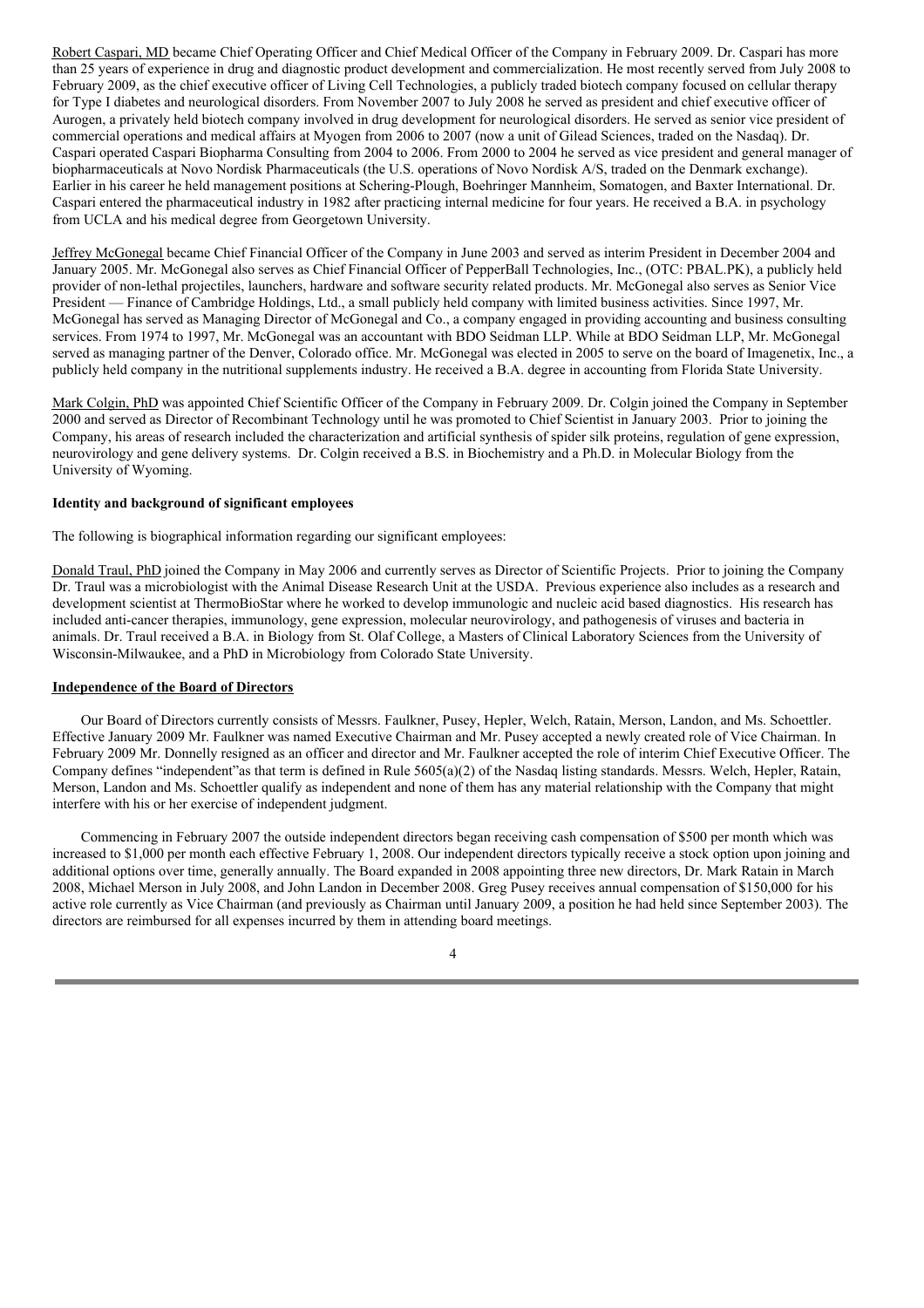## **Committees**

*Audit Committee*: The Company has a separately designated standing audit committee established in accordance with Section 3(a) (58) (A) of the Exchange Act. The Company's independent directors serving on the audit committee, which consists of: David Welch (who serves as Chair of the Committee), Gail Schoettler and Michael Merson. Mr. Welch has been designated as the financial expert on the audit committee. The Company defines "independent" as that term is defined in Rule 5605(a)(2)4200(a) (15) of the Nasdaq listing standards.

*Nominating and Corporate Governance Committee* ("Nominating Committee"): The Company's independent directors serving on the Nominating Committee consists of: Gail Schoettler (who serves as Chair of the Committee), Douglas Hepler and Mark Ratain. Duties of the Nominating Committee include oversight of the process by which individuals may be nominated to our board of directors. Our Nominating Committee's charter was adopted by the board of directors on March 17, 2004, and is available on our web site at www.aspenbiopharma.com. There have been no material changes to the procedures by which security holders may recommend nominees to the Company's Board of Directors.

# **Section 16(a) Beneficial Ownership Reporting Compliance**

Section 16(a) of the Securities Exchange Act of 1934, as amended, requires the Company's Officers and Directors and persons who own more than 10% of the Company's outstanding Common Stock to file reports of ownership with the Securities and Exchange Commission ("SEC"). Directors, officers, and greater than 10% shareholders are required by SEC regulations to furnish the Company with copies of all Section 16(a) forms they file.

Based solely on a review of Forms 3, 4, and 5 and amendments thereto furnished to the Company during and for the Company's year ended December 31, 2008, and as of April 28, 2009, there were no directors, officers or more than 10% shareholders of the Company who failed to timely file a Form 3, 4 or 5, except for, Mark Colgin, who was deemed to be an "executive officer" of the Company as of February 10, 2009 was unable to file a Form 3 until February 27, 2009.

# **Code of Ethics and Whistle Blower Policy**

In December 2003, the Board of Directors adopted a Code of Ethics that applies to its directors, officers (including its chief executive officer, chief financial officer, controller and other persons performing similar functions), and management employees generally. The Code of Business Ethics is available on our website at www.aspenbiopharma.com. We intend to post any material amendments to or waivers of, our Code of Ethics that apply to our executive officers, on this website. In addition, our Whistle Blower Policy is available on our website at www.aspenbiopharma.com.

# **Communications with the Board of Directors**

If security holders wish to communicate with the Board of Directors or with an individual director, they may direct such communications in care of the Chief Financial Officer, AspenBio Pharma, Inc., 1585 S. Perry Street, Castle Rock, CO 80104. The communication must be clearly addressed to the Board of Directors or to a specific director. The Board of Directors has instructed the Chief Financial Officer to review and forward any such correspondence to the appropriate person or persons for response.

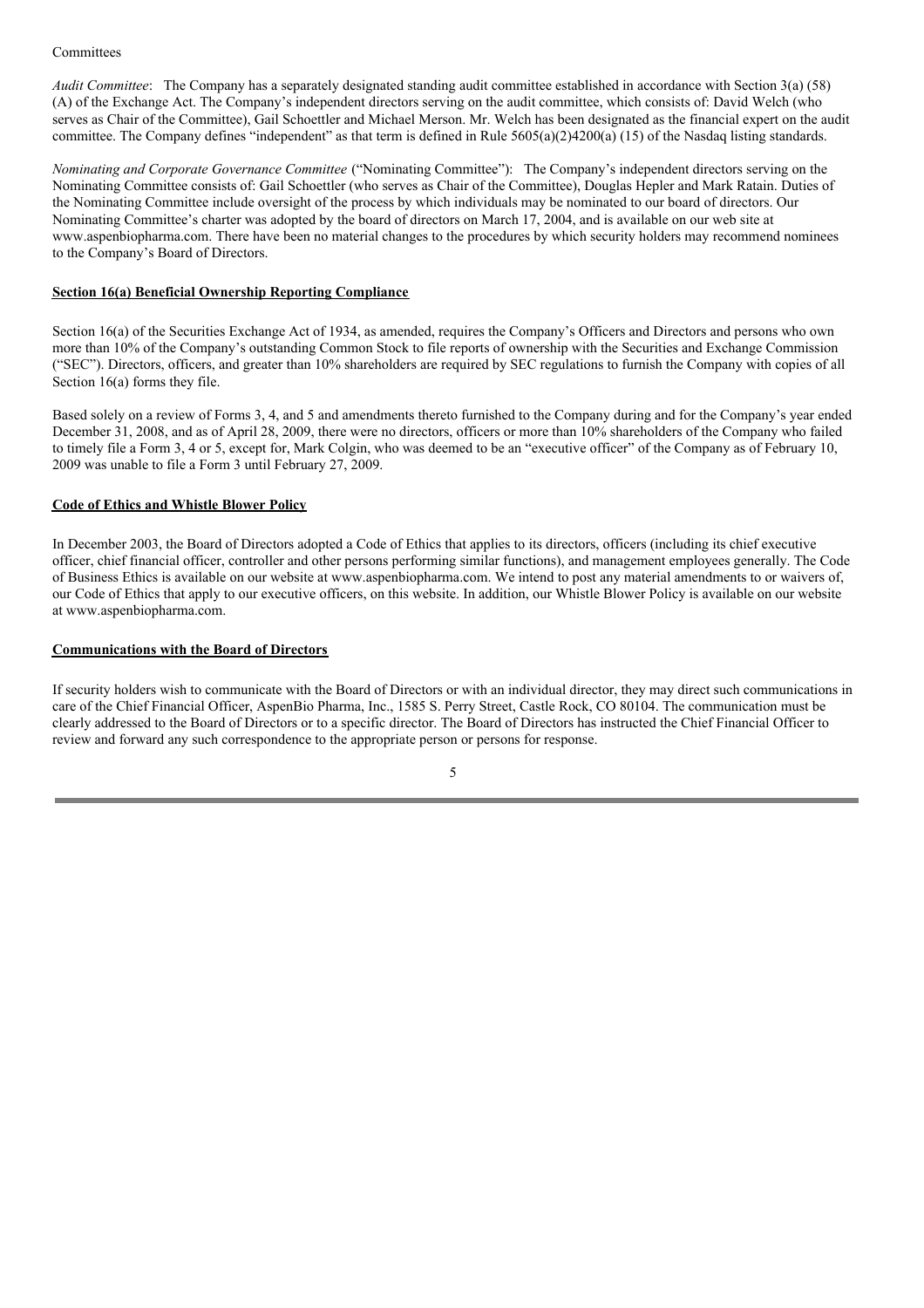## **Item 11. Executive Compensation.**

# **Compensation Discussion and Analysis**

This section describes our compensation program for our named executive officers ("NEOs"). The following discussion focuses on our compensation program and compensation-related decisions for fiscal 2008 and also addresses why we believe our compensation program is appropriate for the Company.

## *Compensation philosophy and overall objectives of executive compensation programs*

It is our philosophy to link executive compensation to corporate performance and to create incentives for management to enhance our value. The following objectives have been adopted by the Compensation Committee as guidelines for compensation decisions:

- provide a competitive total executive compensation package that enables us to attract, motivate and retain key executives;
- integrate the compensation arrangements with our annual and long-term business objectives and strategy, and focus executives on the fulfillment of these objectives; and
- provide variable compensation opportunities that are directly linked with our financial and strategic performance.

#### *Procedures for determining compensation*

Our Compensation Committee has the overall responsibility for designing and evaluating the salaries, incentive plan compensation, policies and programs for our NEOs. The Compensation Committee relies on input from our Chief Executive Officer regarding the NEOs (other than himself) and an analysis of our corporate performance. With respect to the compensation for the Chief Executive Officer, the Compensation Committee evaluates the Chief Executive Officer's performance and sets his compensation. With respect to our corporate performance as a factor for compensation decisions, the Compensation Committee considers, among other aspects, our long-term and short-term strategic goals and development goals.

Our Chief Executive Officer plays a significant role in the compensation-setting process of the other NEOs and makes recommendations to the Compensation Committee concerning performance objectives and salary and bonus levels for the other NEOs. The Compensation Committee then discusses the recommendations with the Chief Executive Officer at least annually. The Compensation Committee may, in its sole discretion, approve, in whole or in part, the recommendations of the Chief Executive Officer. The Compensation Committee makes recommendations to the full board for their final approval regarding the overall compensation structure for the NEO's. In fiscal 2008, the Compensation Committee and the board approved the Chief Executive Officer's recommendations for salary and bonus with respect to each of the other NEOs.

In determining the adjustments to the compensation of our NEOs, during fiscal 2008 we conducted a limited review of peer group study information but we did not perform a benchmarking survey for fiscal 2008 or rely on a compensation consultant. Our Compensation Committee relied on their experience with other public companies, and those experiences informed and guided our compensation decisions for fiscal 2008.

#### *Elements of compensation*

The compensation of our NEOs consists primarily of four major components:

- base salary;
- annual incentive awards;
- long-term equity awards; and
- other benefits.

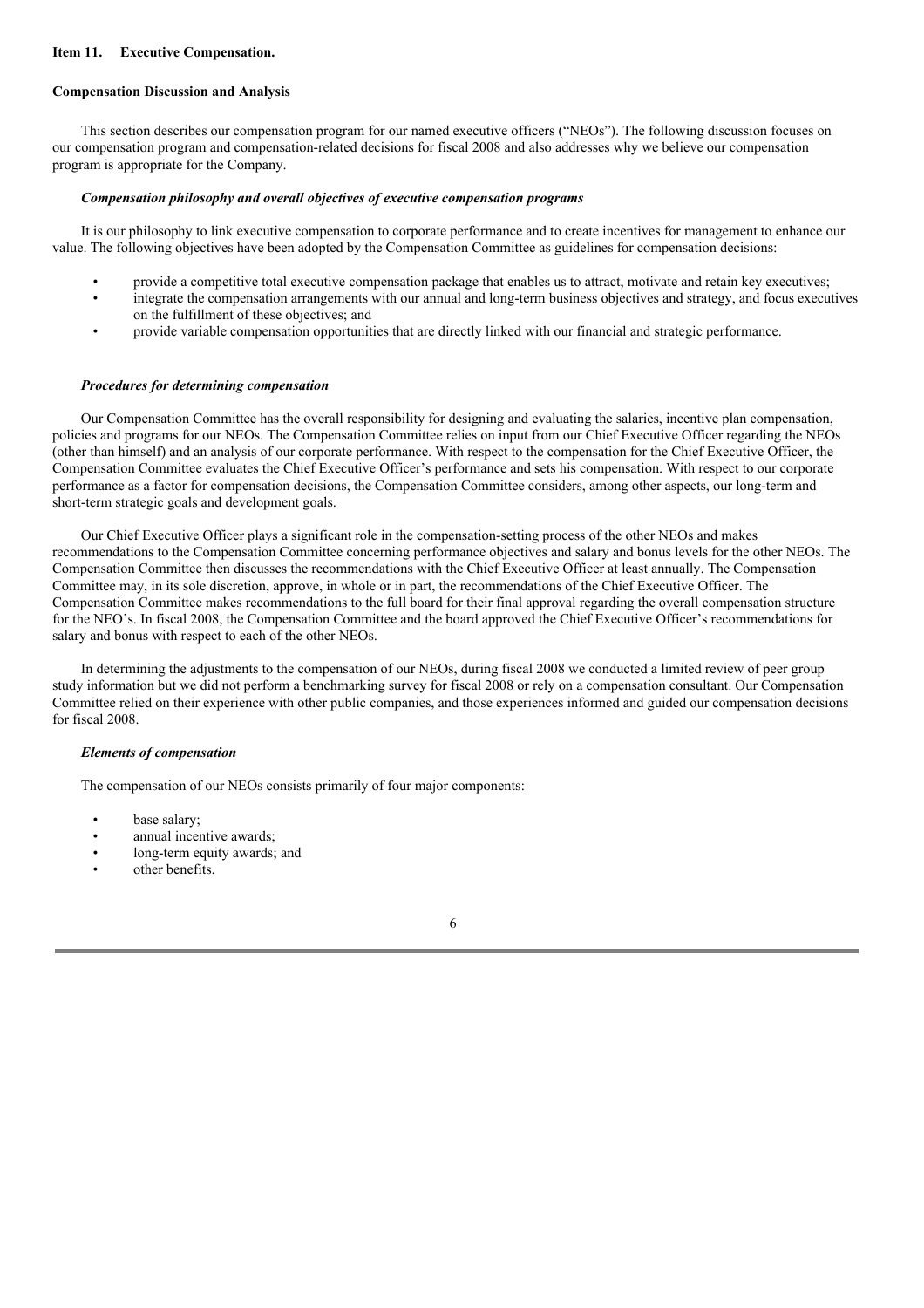#### *Base salary*

The base salary of each of our NEOs is determined based on an evaluation of the responsibilities of that position, each NEO's historical salary earned in similar management positions. A significant portion of each NEO's total compensation is in the form of base salary. The salary component was designed to provide the NEOs with consistent income and to attract and retain talented and experienced executives capable of managing our operations and strategic growth. Annually, the performance of each NEO is reviewed by the Compensation Committee using information and evaluations provided by the Chief Executive Officer with respect to the other NEOs and its own assessment of the Chief Executive Officer, taking into account our operating and financial results for the year, a subjective assessment of the contribution of each NEO to such results, the achievement of our strategic growth and any changes in our NEOs' roles and responsibilities. During fiscal 2008, only one NEO received a merit-based increase in base salary.

## *Annual incentive plan*

Annually, management of the Company develops goals and milestone objectives in the form of a written goal set ("Incentive Plan") that is then approved by the Compensation Committee and the Board. This Incentive Plan is designed to recognize and reward our employees including the NEO's for contributing towards the achievement of our annual business plan. The Compensation Committee believes the Incentive Plan serves as a valuable short-term incentive program for providing cash bonus opportunities for our employees upon achievement of targeted operating results as determined by the Compensation Committee and the board of directors. The fiscal 2008 Incentive Plan was based primarily on advancement of development activities surrounding our appendicitis product. Generally, bonus payouts for 2008 were determined to be based on 30% achievement of the Incentive Plan's targeted goals.

At the close of the performance period, the Compensation Committee determined the bonuses for the employees, including the NEOs following the annual audit and reporting of financial results for fiscal 2008 and recommended such awards to the board of directors, who approved them. The Compensation Committee believes the incentive awards were warranted and consistent with the performance of such executives during fiscal 2008 based on the Compensation Committee's evaluation of each individual's overall contribution to accomplishing our fiscal 2008 corporate goals and of each individual's achievement of strategic and individual performance goals during the year.

#### *Long-term equity awards*

The Compensation Committee believes that it is essential to align the interests of the executives, other key management personnel and all employees responsible for our growth with the interests of our stockholders. The Compensation Committee has also identified the need to retain tenured, high performing executives. The Compensation Committee believes that these objectives are accomplished through the provision of stock-based incentives that align the interests of management personnel with the objectives of enhancing our value, as set forth in the AspenBio Pharma 2002 Stock Incentive Plan (the "Plan").

The board of directors awarded stock options to the employees, including the NEOs during January 2009. The Plan was established, generally, to compensate option recipients for working to increase our value. In general, we provide our employees, including NEOs with stock options subject to vesting schedules general over three years.

The Compensation Committee periodically reviews long-term incentives to assure that our executive officers and other key employees are appropriately motivated and rewarded based on our long-term financial success.

#### *Other benefits*

*Perquisites and Other Benefits*. We offer our NEOs modest perquisites and other personal benefits that we believe are reasonable and in our best interest and generally in line with benefits we offer to all of our employees. See "*—2008 Summary compensation table*."

*Severance Benefits*. We have entered into employment agreements with several of our NEOs. These agreements provide our NEOs with certain severance benefits in the event of involuntary termination. See "—*Employment agreements.*"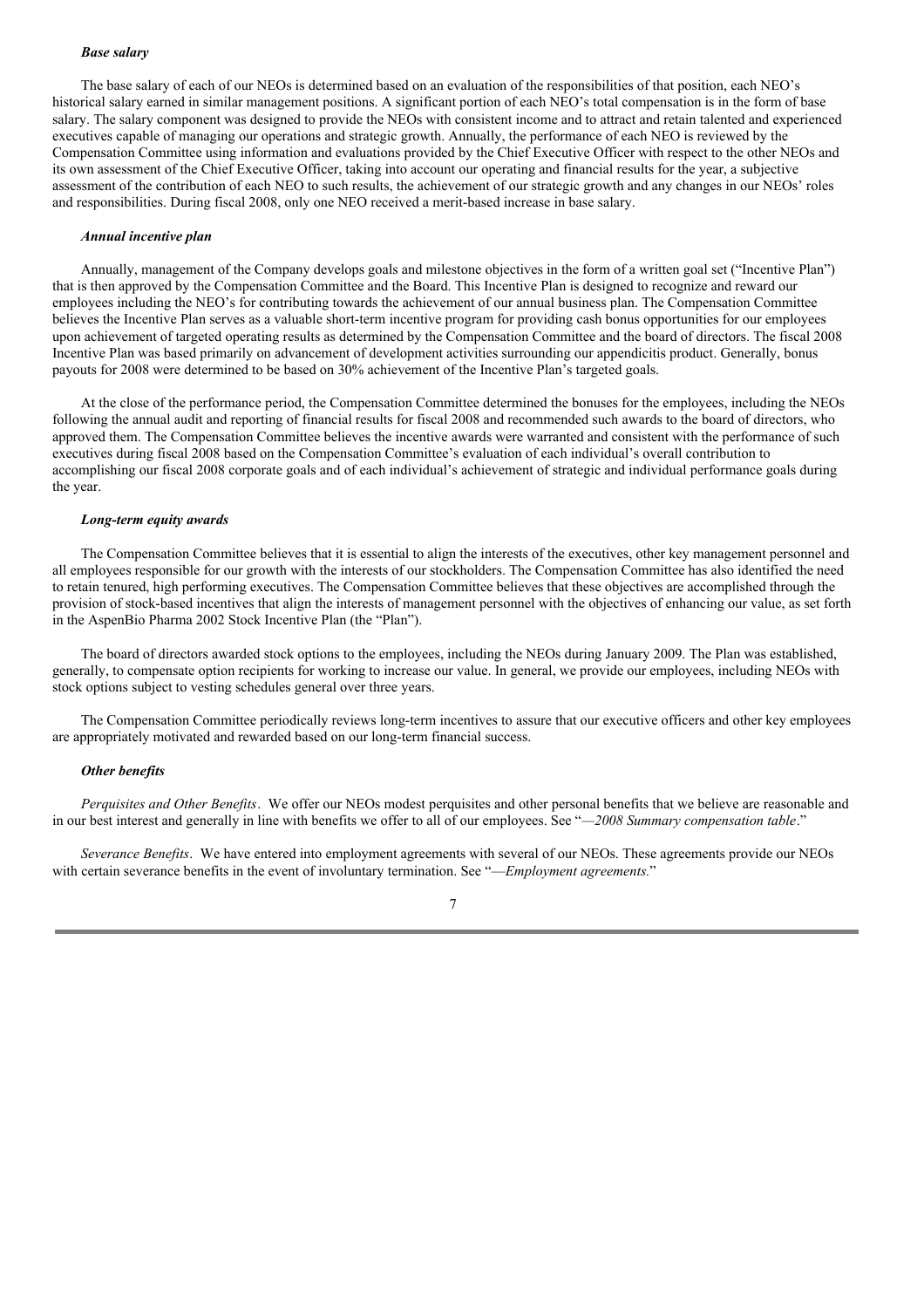## **EXECUTIVE COMPENSATION**

# Compensation and other Benefits of Executive Officers

The following table sets out the compensation received for the fiscal years ended December 31, 2008 and 2007 in respect to each of the individuals who were the Company's chief executive officer and chief financial officer at any time during the last fiscal year and the Company's most highly compensated executive officers whose total salary and bonus exceeded \$100,000 (except for Dr. Traul each of these persons is considered a NEO as defined above).

## **SUMMARY COMPENSATION TABLE**

| Name and<br>Principal<br><b>Position</b>                                                | Year         | Salary<br>(S)          | <b>Bonus</b><br>(S)          | <b>Stock</b><br>Awards<br>(S)             | Option<br>Awards (\$) | <b>Non-Equity</b><br><b>Incentive Plan</b><br>Compensation<br><b>(S)</b> | Non-Qualified<br><b>Deferred</b><br>Plan<br>Compensation<br><b>(S)</b> | <b>All Other</b><br>Compensation<br>$(s)$ | Total<br>(S)           |
|-----------------------------------------------------------------------------------------|--------------|------------------------|------------------------------|-------------------------------------------|-----------------------|--------------------------------------------------------------------------|------------------------------------------------------------------------|-------------------------------------------|------------------------|
| Daryl J. Faulkner,<br>Chairman and Interim<br>Chief Executive Officer $(1)$             | 2008         | \$                     | -S                           | \$.                                       | \$                    |                                                                          | S                                                                      | \$.                                       | \$.                    |
| Richard G. Donnelly,<br>Former - Chief Executive<br>Officer and Director <sup>(2)</sup> | 2008<br>2007 | \$250,000<br>\$222,917 | \$45,000<br>\$280,000        | S.<br>\$74,000                            | \$140,719<br>\$78,981 | \$<br>\$                                                                 | \$<br>\$                                                               | 30,946<br>\$<br>31,784                    | \$466,665<br>\$687,682 |
| Jeffrey G. McGonegal,<br>Chief Financial Officer <sup>(3)</sup>                         | 2008<br>2007 | \$110,000<br>\$100,000 | <sup>S</sup><br>$$80,000$ \$ | S                                         | \$89,086<br>\$35,889  | \$<br>\$                                                                 | \$<br>\$                                                               | 20,613<br>S<br>\$<br>20,857               | \$219,699<br>\$236,746 |
| Dr. Mark A. Colgin,<br>Chief Scientific Officer <sup>(4)</sup>                          | 2008<br>2007 | \$125,000<br>\$105,000 | $$26,600$ \, \$<br>\$60,000  | <sup>\$</sup><br>$\overline{\phantom{m}}$ | \$26,333<br>\$26,333  | S.<br>\$                                                                 | \$<br>\$                                                               | 12,417<br>S<br>\$<br>12,378               | \$190,350<br>203,711   |
| Dr. Donald L. Traul<br>Manager-Scientific<br>Projects <sup><math>(5)</math></sup>       | 2008<br>2007 | \$105,000<br>\$90,000  | \$15,000<br>\$40,000         | S.<br>\$<br>$\overline{\phantom{m}}$      | \$15,800<br>\$91,503  | \$<br>\$                                                                 | \$<br>\$                                                               | 9,078<br>\$<br>\$<br>8,175                | \$144,878<br>\$229,678 |

(1) Mr. Faulkner joined the Company on January 26, 2009 as Chairman of the Board under an employment contract for an annual salary of \$250,000. On that date, he was granted 500,000 options at \$1.69 per share vesting in arrears over a three year period and expiring in ten years. Effective February 10, 2009, Mr. Daryl Faulkner was appointed as the interim Chief Executive Officer.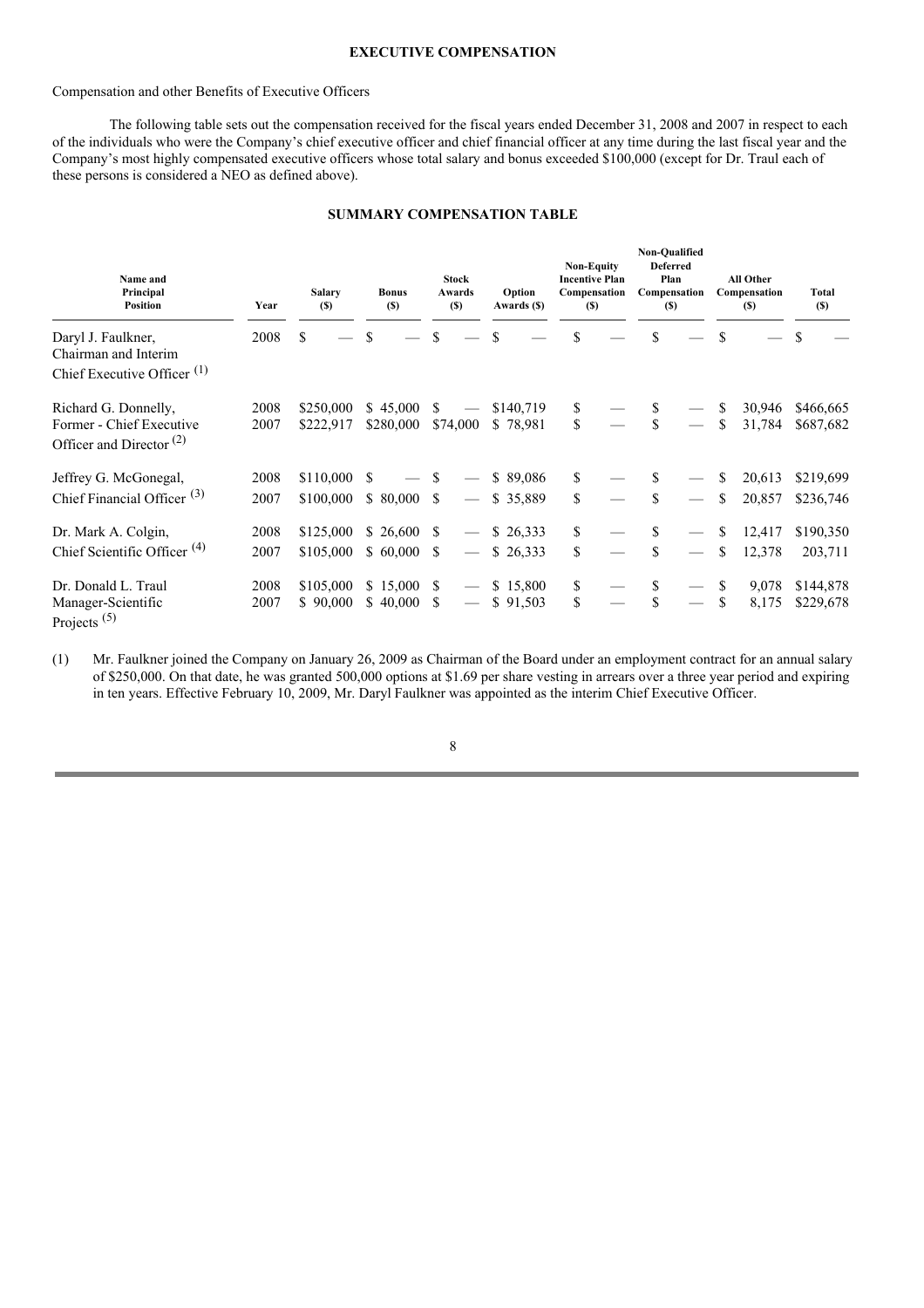- (2) Mr. Donnelly served on the Company's board of directors during fiscal 2007 and 2008 but not receive separate compensation for serving as a director. On February 10, 2009 Mr. Donnelly's employment agreement terminated and he resigned from his positions as President, Chief Executive Officer and board member, positions that he had held since 2005. In January 2007 Mr. Donnelly's Employment Agreement was amended to among other to things increase his annual compensation to \$225,000 and he was also granted 25,000 restricted shares of common stock, valued at the time of issuance at \$74,000. In January 2008 Mr. Donnelly's Employment Agreement was amended to among other things increase his annual compensation to \$250,000. During 2008 and 2007 Mr. Donnelly was also provided temporary living accommodations at a total cost of \$11,045 and \$10,917, respectively, coverage under the Company's group medical plan at a total cost of \$14,743 and \$16,016, respectively and \$4,851 in life insurance premiums during each year. Mr. Donnelly was awarded a cash bonus for 2008 year of \$45,000 that was paid to him in 2009 and a cash bonus for 2007 of \$280,000 that was paid to him in 2008. On January 24, 2007 Mr. Donnelly was granted 100,000 options at \$2.96 per share vesting in arrears over a three year period and expiring in ten years. On January 17, 2008 Mr. Donnelly was granted 50,000 options at \$6.63 per share vesting in arrears over a three year period and expiring in ten years. Subsequent to December 31, 2008, on January 27, 2009, Mr. Donnelly was granted 50,000 options at \$1.69 per share vesting in arrears over a three year period and expiring in ten years.
- (3) Effective February 10, 2009 the Company commenced an employment agreement with Jeffrey McGonegal, the Company's chief financial officer. Mr. McGonegal has served as the Company's chief financial officer since 2003 at an annual salary of \$110,000 in 2008, although he had not previously had an employment agreement with the Company. The employment agreement, effective as of February 10, 2009, is for an initial one year term and will automatically renew for successive one year terms unless terminated by either party. Mr. McGonegal following a transition period will devote all of business related time to the Company within six to nine months. Mr. McGonegal effective February 10, 2009 began receiving annual salary of \$175,000 which amount will be increased to \$225,000 upon Mr. McGonegal devoting all of his business related time to the Company. Mr. McGonegal was awarded with a cash bonus for the 2007 year of \$80,000 that was paid to him in 2008. Mr. McGonegal was provided coverage under the Company's group medical plan during 2008 and 2007 at a total cost of \$20,613 and \$20,857, respectively. During 2007 Mr. McGonegal was granted options to acquire 50,000 shares of common stock at \$2.96 per share vesting in arrears over a three year period and expiring in ten years. In January 2008, he was granted 40,000 options at \$6.63 per share vesting in arrears over a three year period and expiring in ten years. Subsequent to December 31, 2008, on January 27, 2009 Mr. McGonegal was awarded 50,000 options at \$1.69 per share vesting in arrears over a three year period and expiring in ten years.
- (4) During 2008, Dr. Colgin's annual compensation was \$125,000 and he was awarded a cash bonus for 2008 of \$26,600 which was paid in 2009. On February 10, 2009, Dr. Colgin was promoted to an officer position of Chief Scientific Officer and his annual compensation increased to \$150,000. During 2007, Dr. Colgin was paid an annual salary of \$105,000 and he received a cash bonus of \$60,000, which was paid in 2008. During 2008 and 2007 Dr. Colgin was also provided coverage under the Company's group medical plan at a total cost of \$12,097 and \$12,058, respectively and \$320 in life insurance premiums during each year. Subsequent to December 31, 2008, on January 27, 2009 Dr. Colgin was awarded 50,000 options at \$1.69 per share vesting in arrears over a three year period and expiring in ten years.
- (5) Although we do not consider Dr. Traul to be an "officer" of the Company has defined in Rule 16a-1 promulgated under the Securities Exchange Act of 1934 Dr. Traul is one of the Company's most highly compensated employees. During 2008, Dr. Traul's annual compensation was \$105,000 and he received a cash bonus for 2008 of \$15,000 which was paid in 2009. During 2007, Dr. Traul was paid an annual salary of \$90,000 and he received a cash bonus for 2007 of \$40,000, which was paid in 2008. During 2008 and 2007 he was also provided coverage under the Company's group medical plan at a total cost of \$9,078 and \$8,175, respectively. Subsequent to December 31, 2008, on January 27, 2009 Dr. Traul was awarded 30,000 options at \$1.69 per share vesting in arrears over a three year period and expiring in ten years.

The Company's employment agreements with its management do not contain any change of control provisions, but generally do contain severance provisions generally for three to six months of severance, conditioned upon executing acceptable separation and release agreements.

The Company values common shares issued for compensation at the closing trading price on the day of award. Options and warrants issued for compensation are valued based the Black-Scholes model using the assumption as detailed in the notes to the Company's financial statements filed on Form 10-K.

The Compensation Committee of the Board of Directors reviews and proposes compensation, bonus and equity awards for the executive officers.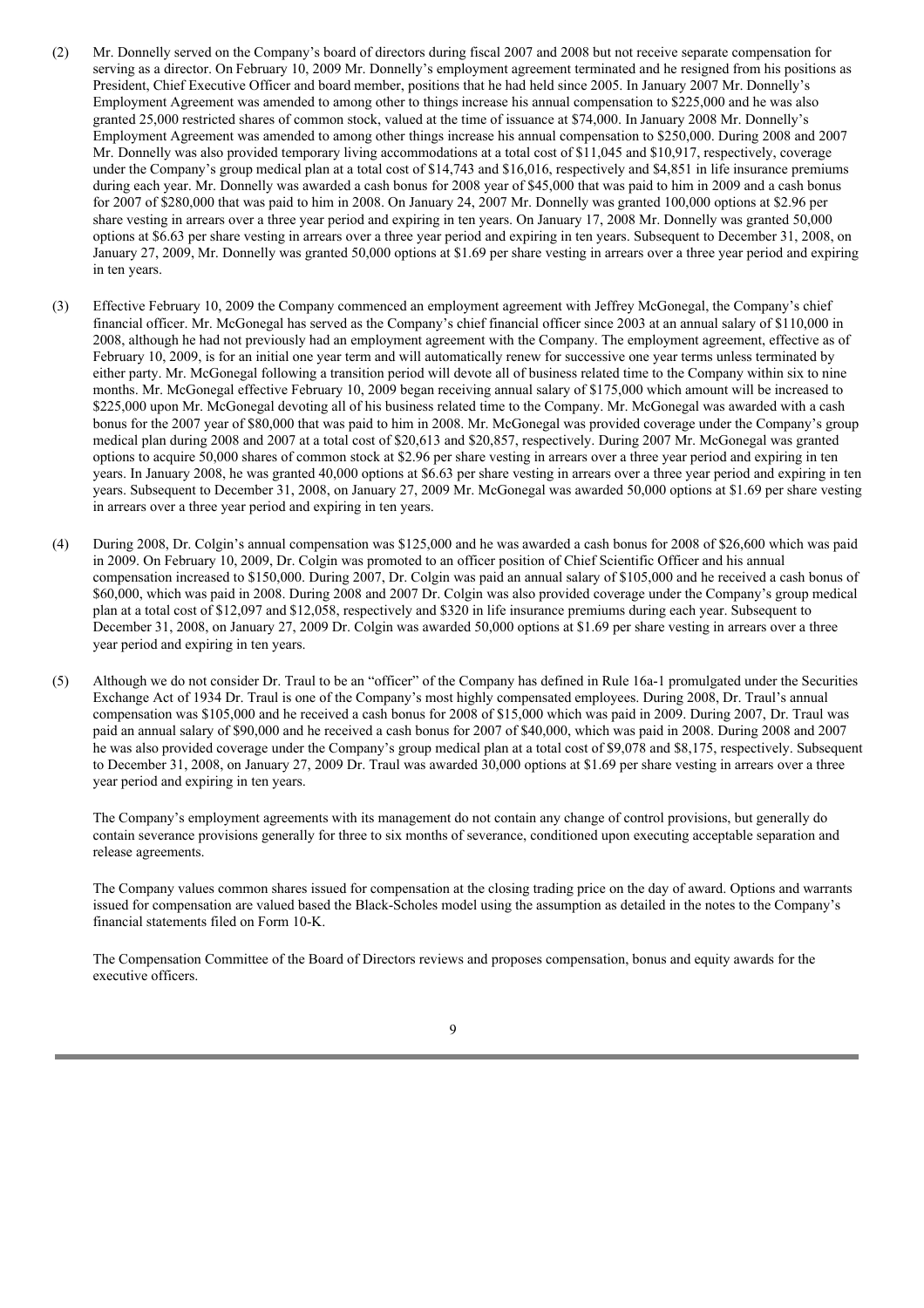## **OUTSTANDING EQUITY AWARDS AT FISCAL YEAR END**

| <b>Name and Principal Position</b>                     | Number of<br><b>Securities</b><br>Underlying<br><b>Exercisable</b><br>Options $(\#)$<br>(1) | Number of<br><b>Securities</b><br>Underlying<br>Un-<br>exercisable<br>Options $(\#)$ | <b>Equity</b><br>Incentive<br><b>Plan Awards:</b><br>Number of<br><b>Securities</b><br>Underlying<br>Unexercised<br>Unearned<br><b>Options</b> | Option<br><b>Exercise</b><br>Price (\$) | Option<br><b>Expiration</b><br>Date |
|--------------------------------------------------------|---------------------------------------------------------------------------------------------|--------------------------------------------------------------------------------------|------------------------------------------------------------------------------------------------------------------------------------------------|-----------------------------------------|-------------------------------------|
| Daryl J. Faulkner,                                     |                                                                                             |                                                                                      |                                                                                                                                                |                                         |                                     |
| Chairman and Interim Chief Executive Officer           |                                                                                             |                                                                                      |                                                                                                                                                |                                         |                                     |
| Richard G. Donnelly,                                   | 500,000                                                                                     |                                                                                      |                                                                                                                                                | \$0.60                                  | $1 - 24 - 15$                       |
| Former - Chief Executive Officer, President            | 75,000                                                                                      |                                                                                      |                                                                                                                                                | \$1.40                                  | $1 - 24 - 16$                       |
| and Director                                           | 66,667                                                                                      | 33,333                                                                               |                                                                                                                                                | \$2.96                                  | $1 - 24 - 17$                       |
|                                                        | 16,667                                                                                      | 33,333                                                                               |                                                                                                                                                | \$6.63                                  | $1 - 17 - 18$                       |
| Jeffery McGonegal,                                     | 60,000                                                                                      |                                                                                      |                                                                                                                                                | \$1.47                                  | $6 - 17 - 13$                       |
| Chief Financial Officer                                | 140,000                                                                                     |                                                                                      |                                                                                                                                                | \$1.21                                  | $1 - 19 - 14$                       |
|                                                        | 100,000                                                                                     |                                                                                      |                                                                                                                                                | \$0.75                                  | $8 - 24 - 14$                       |
|                                                        | 50,000                                                                                      |                                                                                      |                                                                                                                                                | \$0.80                                  | $3 - 24 - 15$                       |
|                                                        | 33,333                                                                                      | 16,667                                                                               |                                                                                                                                                | \$2.96                                  | $1 - 24 - 17$                       |
|                                                        | 13,333                                                                                      | 26,666                                                                               |                                                                                                                                                | \$6.63                                  | $1 - 17 - 18$                       |
| Dr. Mark A. Colgin,                                    | 33,333                                                                                      | 16,667                                                                               |                                                                                                                                                | \$2.96                                  | $11 - 21 - 16$                      |
| Dr. Donald L. Traul,<br>Manager of Scientific Projects | 10,000                                                                                      | 10,000                                                                               |                                                                                                                                                | \$1.97                                  | $11 - 21 - 16$                      |

Stock options granted, generally vest over a three year period from the date of grant, annually in arrears and expire in ten years. In December 2005 the Company's board vested all non-vested options that remained outstanding at that time 100%. The material terms of the option grants are more fully described in the notes to the Summary Compensation Table above.

## **DIRECTOR COMPENSATION**

Commencing in February 2007 the outside independent directors began receiving cash compensation of \$500 per month which was increased to \$1,000 each per month effective February 1, 2008. Our independent directors typically receive a stock option upon joining and additional options over time, generally annually. As of January 1, 2008 Greg Pusey began receiving compensation of \$150,000 annually for his active role as Vice Chairman a position he has held since January 2009 which was preceded by his role as Chairman, a position he held since September 2003. Effective January 2009, Daryl J. Faulkner was appointed Chairman. The directors are reimbursed for all expenses incurred by them in attending board meetings.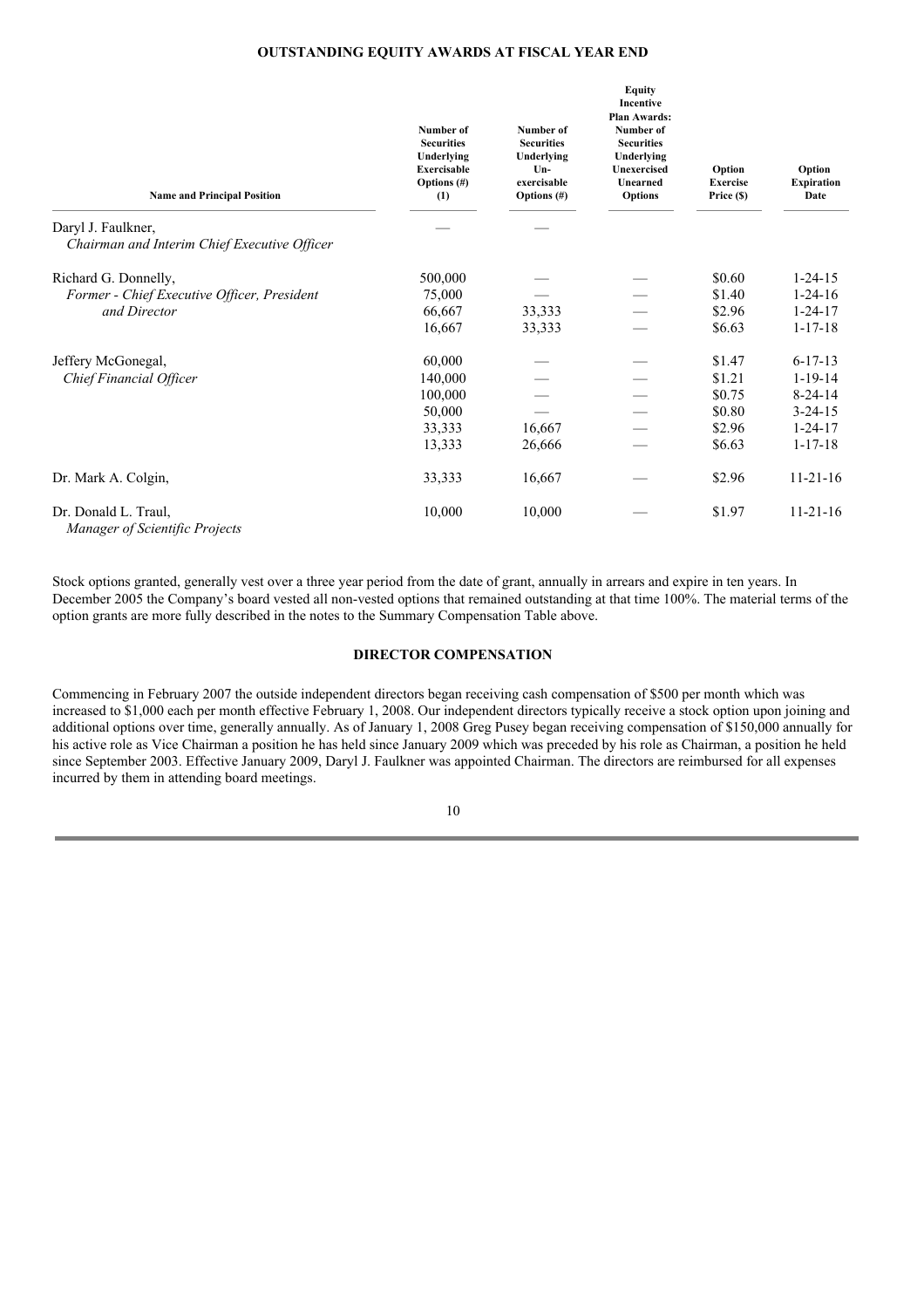| Name                                         | <b>Fees Earned or</b><br>Paid<br>in Cash $(S)$ | <b>Stock</b><br><b>Awards</b><br>(S) | <b>Option Awards</b><br>(S) | <b>Non-Equity</b><br>Incentive<br>Plan<br>Compensation | <b>All Other</b><br>Compensation | <b>Total</b>  |
|----------------------------------------------|------------------------------------------------|--------------------------------------|-----------------------------|--------------------------------------------------------|----------------------------------|---------------|
| Gregory Pusey <sup>(1)</sup><br>Director     | \$<br>150,000                                  |                                      | \$<br>101,569               |                                                        |                                  | \$<br>260,889 |
| Gail Schoettler <sup>(2)</sup><br>Director   | \$<br>11,500                                   |                                      | \$<br>124,786               |                                                        |                                  | \$<br>136,286 |
| Douglas Hepler $(3)$<br>Director             | \$<br>11,500                                   |                                      | \$<br>124,786               |                                                        | \$<br>52,900                     | \$<br>189,186 |
| David Welch <sup>(4)</sup><br>Director       | \$<br>11,500                                   |                                      | \$<br>124,786               |                                                        |                                  | \$<br>136,286 |
| Dr. Mark Ratain <sup>(5)</sup><br>Director   | \$<br>10,000                                   |                                      | \$<br>59,781                |                                                        | \$<br>35,000                     | \$<br>104,781 |
| Michael R. Merson <sup>(6)</sup><br>Director | \$<br>7,000                                    |                                      | \$<br>41,681                |                                                        |                                  | \$<br>48,681  |
| John H. Landon $(7)$<br>Director             | \$                                             |                                      | \$<br>3,224                 |                                                        |                                  | \$<br>3,224   |

(1) In January 2008, Mr. Pusey's compensation was increased from \$100,000 to \$150,000 per year. On January 17, 2008 Mr. Pusey was granted options to purchase 50,000 shares at \$6.63 per share, vesting over three years in arrears and expiring in ten years. As of December 31, 2008, Mr. Pusey held a total of 450,000 options to purchase shares of our common stock.

(2) On January 17, 2008 Ms. Schoettler was granted options to purchase 50,000 shares at \$6.63 per share, vesting over three years in arrears and expiring in ten years. As of December 31, 2008, Ms. Schoettler held a total of 400,000 options to purchase shares of our common stock.

(3) Mr. Hepler received consulting fees, of \$52,900, paid to his consulting firm, for his services providing consulting and liaison services between the Scientific Advisory Board and the board of directors. On January 17, 2008 Mr. Hepler was granted options to purchase 50,000 shares at \$6.63 per share, vesting over three years in arrears and expiring in ten years. As of December 31, 2008, Mr. Hepler held a total of 300,000 options to purchase shares of our common stock, exclusive of any options held by his wife which he disclaims any beneficial interest in.

(4) On January 17, 2008 Mr. Welch was granted options to purchase 50,000 shares at \$6.63 per share, vesting over three years in arrears and expiring in ten years. As of December 31, 2008, Mr. Welch held a total of 300,000 options to purchase shares of our common stock.

(5) On March 27, 2008 Dr. Ratain was appointed to our Board of Directors. Upon his appointment he was granted options to purchase 66,313 shares of our common stock at \$6.13 per share, vesting over three years in arrears and expiring in ten years. In addition to his Board compensation, he was paid \$5,000 per month in consulting fees commencing in May 2008, for his services in providing consulting and liaison services with the board of directors on scientific matters. As of December 31, 2008, Dr. Ratain held a total of 66,313 options to purchase shares of our common stock.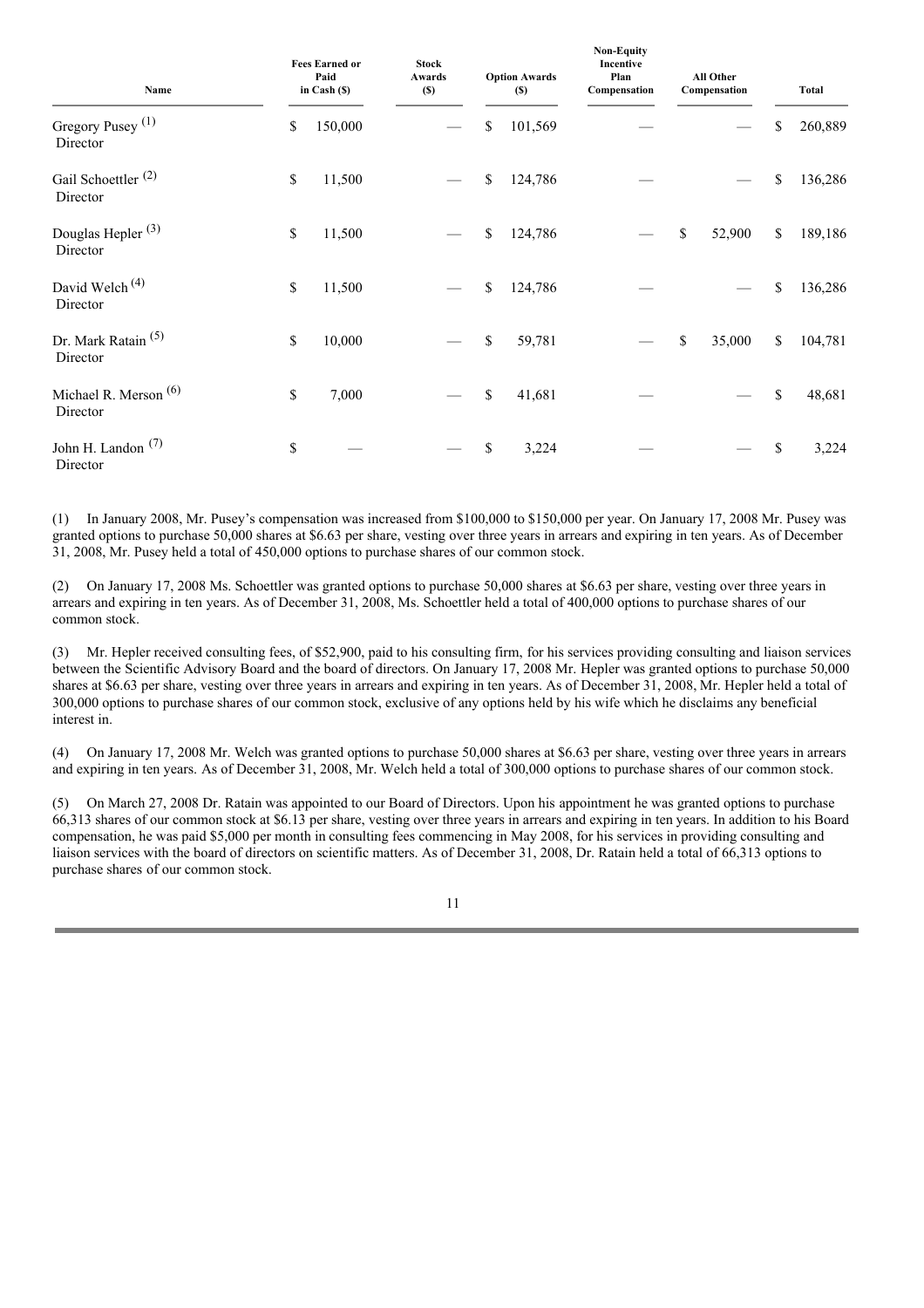(6) On July 1, 2008 Mr. Merson was appointed to our Board of Directors. Upon his appointment he was granted options to purchase 65,674 shares of our common stock at \$6.38 per share, vesting three years in arrears and expiring in ten years. As of December 31, 2008, Mr. Merson held a total of 65,674 options to purchase shares of our common stock.

(7) On December 19, 2008 Mr. Landon was appointed to our Board of Directors. Upon his appointment he was granted options to purchase 67,035 shares of our common stock at \$5.87 per share, vesting three years in arrears and expiring in ten years. As of December 31, 2008, Mr. Landon held a total of 67,035 options to purchase shares of our common stock.

#### *Agreements with Management Entered After the End of our Fiscal Year*

During 2009 we entered into employment agreements with Daryl J. Faulkner, Robert Caspari and Jeffrey McGonegal, providing base annual compensation of \$250,000, \$250,000 and \$175,000, respectively. Mr. McGonegal's agreement provides that following a transition period he will devote all of business related time to the Company within six to nine months and thereupon his annual base salary will be increased to \$225,000. All of the agreements are for one year terms and automatically renew unless cancelled by either party and provide for customary confidentiality, non-compete, bonus and benefit provisions. Each agreement provides for the payment of severance in the event that the agreement is terminated for other than cause, or as a result of death or disability, with the amount of the severance payment for Messrs. Faulkner, Caspari and McGonegal varying from three to six months of the each executive's salary.

## **Item 12. Security Ownership of Certain Beneficial Owners and Management and Related StockholderMatters.**

## **SECURITY OWNERSHIP OF CERTAIN BENEFICIAL OWNERS AND MANAGEMENT**

The number of shares outstanding of the Company's common stock at March 13, 2009, was 31,696,748. The following table sets forth the beneficial ownership of the Company's Common Stock as of March 13, 2009 by each Company director and each executive officer then serving, by all directors and executive officers as a group, and sets forth the number of shares of Company common stock owned by each person who owned of record, or was known to own beneficially, more than 5% of the outstanding shares of common stock. Beneficial ownership is determined in accordance with Rule 13d-3 under the Securities Exchange Act of 1934. In computing the number of shares beneficially owned by a person or a group and the percentage ownership of that person or group, shares of our common stock subject to options currently exercisable or exercisable within 60 days after March 13, 2009 are deemed outstanding, but are not deemed outstanding for the purpose of computing the percentage ownership of any other person. To the knowledge of the directors and executive officers of the Company, as of March 13, 2009, there are no persons and/or companies who or which beneficially own, directly or indirectly, shares carrying more than 5% of the voting rights attached to all outstanding shares of the Company, other than as set forth below. Unless otherwise indicated, the address of each individual named below is the address of the company, 1585 South Perry Street, Castle Rock, CO 80104.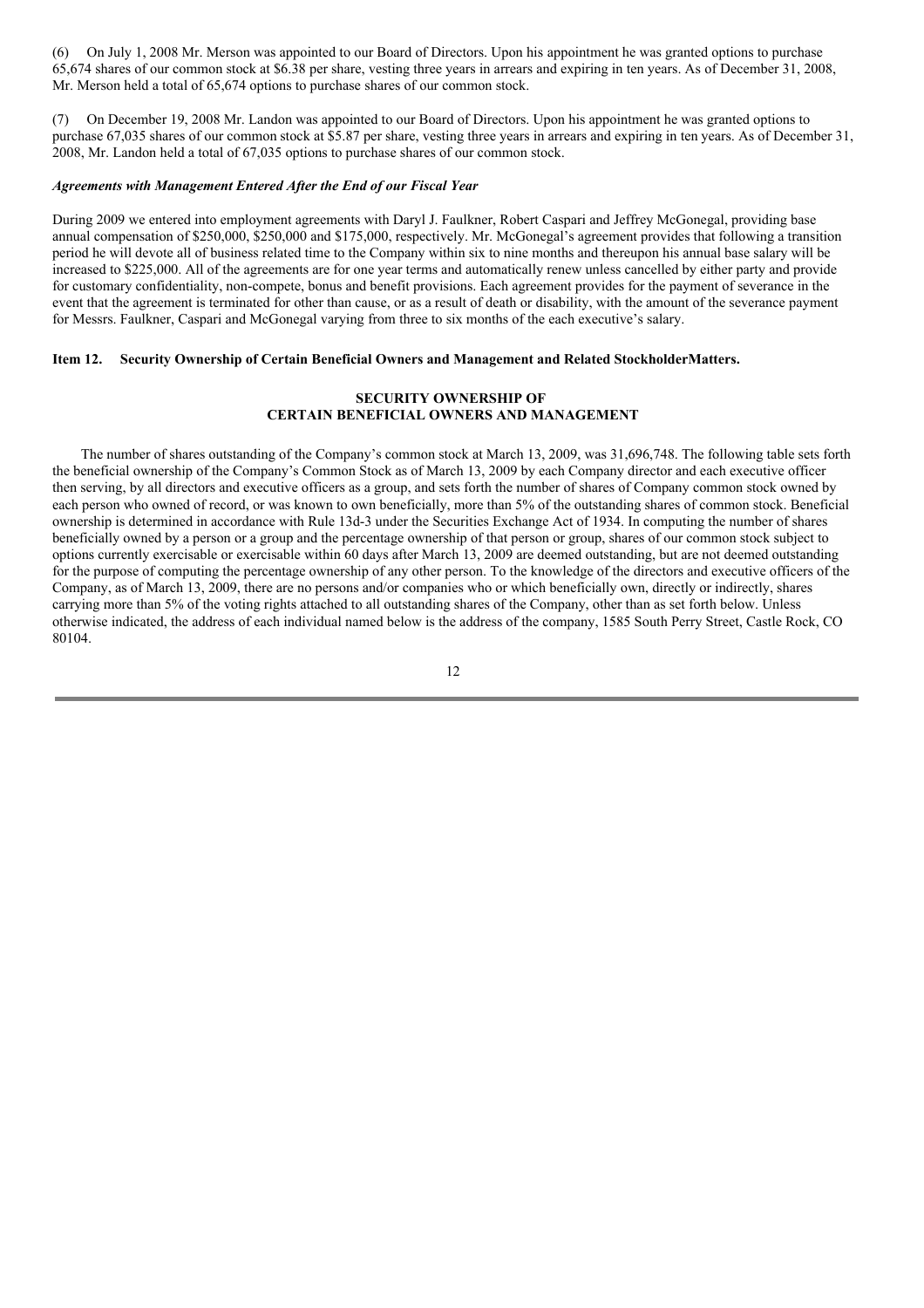| <b>Name and Address</b>                                                                                        | <b>Number of Shares</b> | Percent |  |
|----------------------------------------------------------------------------------------------------------------|-------------------------|---------|--|
| Daryl J. Faulkner <sup>(1)</sup>                                                                               |                         | $\ast$  |  |
| Gregory Pusey $(3)$                                                                                            | 1,519,388               | 4.7%    |  |
| Gail S. Schoettler <sup>(4)</sup>                                                                              | 365,000                 | 1.1%    |  |
| Douglas I. Hepler $(5)$                                                                                        | 355,000                 | $1.1\%$ |  |
| David E. Welch <sup>(6)</sup>                                                                                  | 250,000                 | $\star$ |  |
| Mark J. Ratain <sup>(7)</sup>                                                                                  | 22,104                  | $\star$ |  |
| Michael R. Merson <sup>(8)</sup>                                                                               |                         | $\star$ |  |
| John H. Landon <sup>(9)</sup>                                                                                  |                         |         |  |
| Robert Caspari, MD <sup>(10)</sup>                                                                             |                         | $\ast$  |  |
| Jeffrey G. McGonegal (11)                                                                                      | 592,322                 | 1.9%    |  |
| Mark Colgin <sup>(12)</sup>                                                                                    | 505,408                 | 1.6%    |  |
| All Officers and Directors as a Group<br>$(12 \text{ persons})$ $(13)$                                         | 3,609,222               | 11.45%  |  |
| RMB Capital Management, LLC<br>115 S. LaSalle St., 34th Floor<br>Chicago, IL 60603                             | 2,277,081               | 7.2%    |  |
| The Peierls Foundation, Inc.<br>c/o U.S. Trust Company of N.Y.<br>114 West 47th Street<br>New York, N.Y. 10036 | 2,771,339               | 8.7%    |  |
| Corriente Advisors, LLC<br>201 Main Street, Suite 1800<br>Fort Worth, TX 76102                                 | 2,874,692               | $9.1\%$ |  |

\* Holds less than 1%

- (1) Does not include options to acquire 500,000 shares at \$1.69 per share which are scheduled to vest annually over three years commencing in January 2010.
- (2) Includes 324,681 shares and 13,000 held by his IRA. Also includes options to acquire 500,000 shares at \$.60 per share, options to acquire 75,000 shares at \$1.40 per share, options to acquire 66,667 shares at \$2.96 per share and options to acquire 16,667 shares at \$6.63. Does not include options to acquire 33,333 shares at \$2 .96 per share which are scheduled to vest in January 2010, or options to acquire 33,333 at \$6.63 per share which are scheduled to vest equally in January 2010 and 2011 and options to acquire 50,000 at \$1.33 per share which vest annually over three years commencing in January 2010.
- (3) Includes 626,341 shares directly owned plus 137,290 shares held by his wife, his wife's IRA account and their daughter. Mr. Pusey disclaims beneficial ownership of these shares. Also includes: (i) 57,913 shares held in Mr. Pusey's IRA account, (ii) 5,107 shares held jointly with his wife and (iii) 292,737 shares held by Cambridge Holdings Ltd. Mr. Pusey is President, a director and principal shareholder of Cambridge. Includes options to acquire 100,000 shares at \$1.21 per share, options to acquire 250,000 options at \$0.80 per share, options to acquire 33,333 shares at \$2.96 per share and options to acquire 16,667 shares at \$6.63 per share. Excludes 16,667 options at \$2.96 per share which vest in January 2010, options to acquire 33,333 shares at \$6.63 per share, which vest equally in January 2010 and 2011 and also excludes options to acquire 50,000 shares that were granted in January 2009 at \$1.33 per share which vest annually over three years commencing in January 2010.

- (4) Includes 15,000 shares directly owned. Also includes options to purchase 100,000 shares at \$1.47 per share, options to purchase 50,000 shares at \$.85 per share, options to purchase 100,000 shares at \$.96 per share, options to purchase 50,000 shares at \$1.60 per share, options to purchase 33,333 shares at \$2.96 per share and options to purchase 16,667 shares at \$6.63 per share. Excludes options to purchase 16,667 shares at \$2.96 per share which vest in January 2010, options to purchase 33,333 shares at \$6.63 per share which vest equally in January 2010 and 2011 and also excludes options to purchase 50,000 shares at \$1.33 per share which vest annually over three years commencing in January 2010.
- (5) Includes 5,000 shares directly owned plus 50,000 shares held by Dr. Hepler's wife. Dr. Hepler disclaims ownership of these shares. Also includes options to purchase 100,000 shares at \$1.50 per share, options to purchase 50,000 shares at \$.80 per share, options to purchase 50,000 shares at \$ 1.60 per share, options to purchase 33,333 shares at \$2.96 per share and options to purchase 16,667 shares at \$6.63 per share. Also includes options to purchase 50,000 shares at \$.75 per share held by Dr. Helper's wife. Dr. Helper disclaims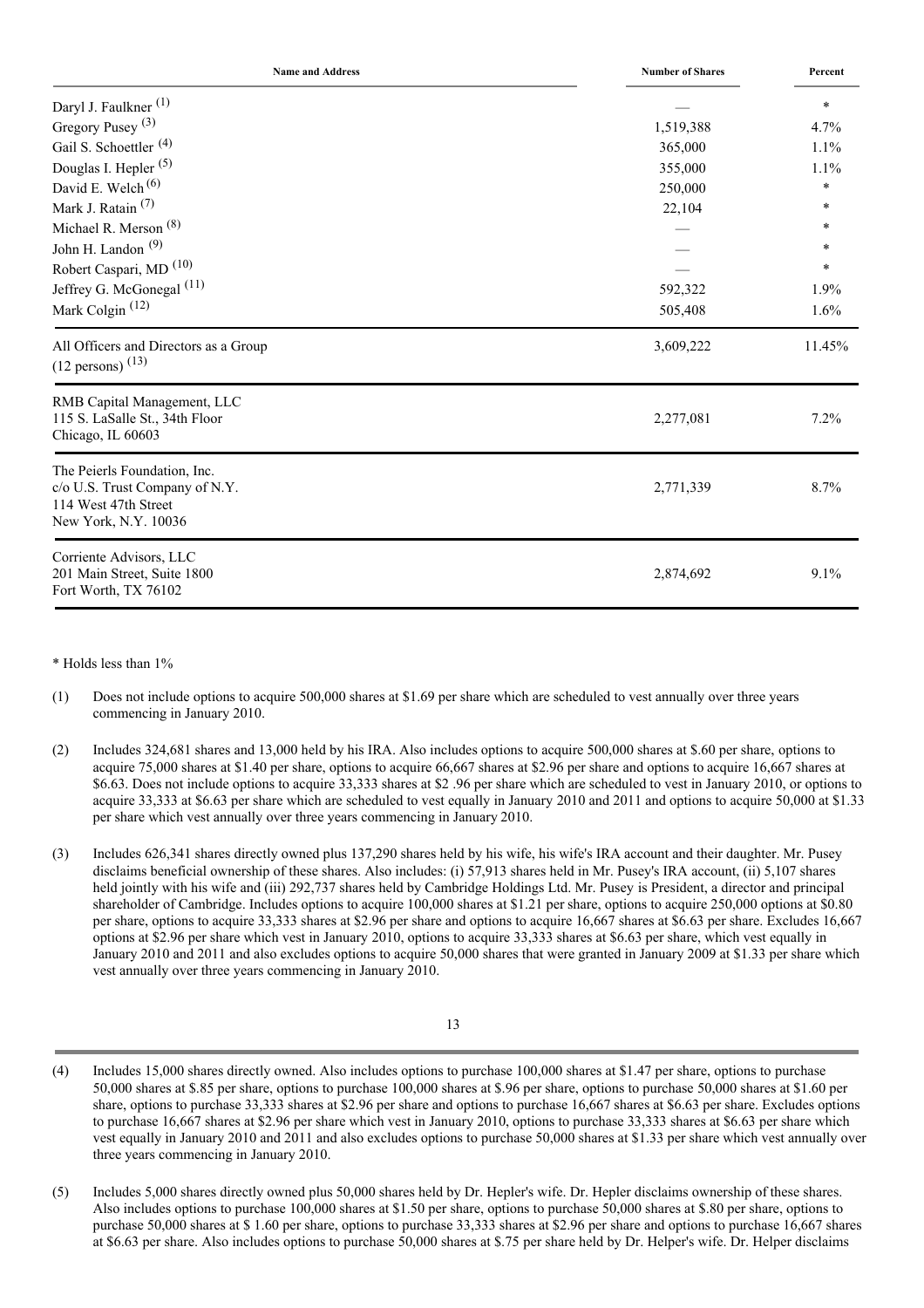ownership of these shares. Excludes options to purchase 16,667 shares at \$2.96 per share as such options vest in January 2010, options to purchase 33,333 shares at \$6.63 per share which vest equally in January 2010 and 2011 and also excludes options to purchase 50,000 shares at \$1.33 per share which vest annually over three years commencing in January 2010.

- (6) Includes options to acquire 100,000 shares at \$.76 per share, options to acquire 50,000 shares at \$.80 per share, options to acquire 50,000 shares at \$1.60 per share, options to acquire 33,333 shares at \$2.96 per share and options to purchase 16,667 shares at \$6.63 per share. Excludes options to purchase 16,667 shares at \$2.96 per share which vest in January 2010, options to purchase 33,333 shares at \$6.63 per share which vest equally in January 2010 and 2011 and also excludes options to purchase 50,000 shares at \$1.33 per share which vest annually over three years commencing in January 2010.
- (7) Includes options to acquire 22,104 shares at \$.76 per share. Excludes options to purchase 41,209 shares at \$6.13 per share which vest equally in March 2010 and 2011 and also excludes options to purchase 50,000 shares at \$1.33 per share which vest annually over three years commencing in January 2010.
- (8) Excludes options to purchase 65,674 shares at \$6.38 per share which vest annually over three years commencing in July 2010 and also excludes options to purchase 50,000 shares at \$1.33 per share which vest annually over three years commencing in January 2010.
- (9) Mr. Landon has assigned his option rights to a trust for which Mr. Landon serves as the trustee. Excludes options to purchase 67,035 shares at \$5.87 per share which vest annually over three years commencing in December 2009 and also excludes options to purchase 50,000 shares at \$1.33 per share which vest annually over three years commencing in January 2010.
- (10) Does not include options to acquire 300,000 shares at \$1.80 per share which are scheduled to vest annually over three years commencing in February 2010.
- (11) Includes 194,156 shares and 1,500 shares owned by his daughter. Also includes options to purchase 60,000 shares at \$1.47, options to acquire 140,000 shares at \$1.21 per share, options to purchase 100,000 shares at \$.75 per share, options to purchase 50,000 shares at \$.80 per share, options to purchase 33,333 shares at \$2.96 per share and options to purchase 13,333 shares at \$6.63 per share. Excludes options to purchase options to purchase 16,667 shares at \$2.96 per share vesting in January 2010, options to purchase 26,667 shares at \$6.63 per share equally in January 2010 and 2011 and also excludes options to purchase 50,000 shares at \$1.33 per share which vest annually over three years commencing in January 2010.
- (12) Includes 472,075 shares directly owned. Also includes options to purchase 33,333 shares at \$2.96 per share. Excludes options to purchase options to purchase 16,667 shares at \$2.96 per share vesting in January 2010 and also excludes options to purchase 50,000 shares at \$1.33 per share which vest annually over three years commencing in January 2010.
- (13) Includes footnotes one through twelve.

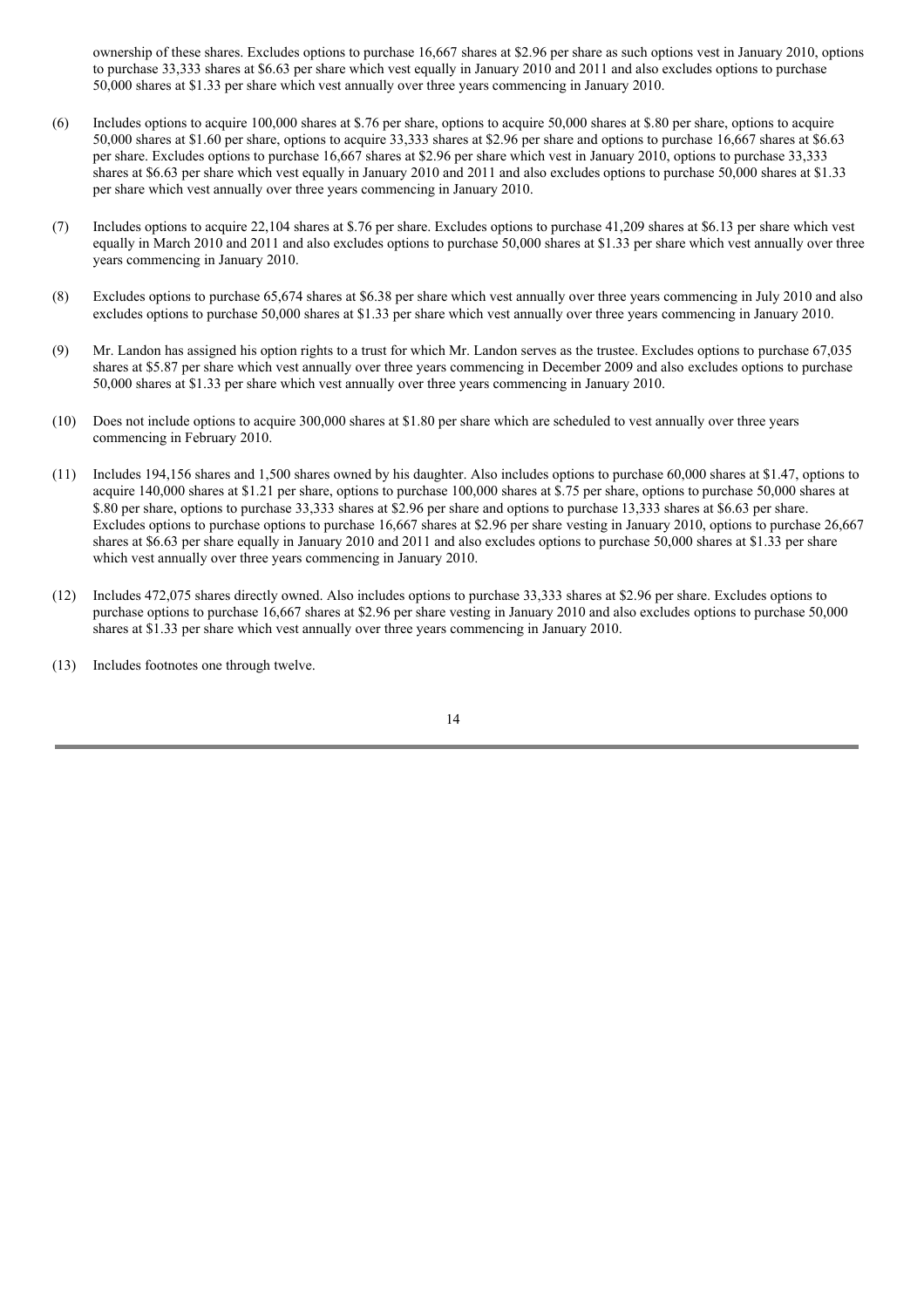# **Changes in Control**

There are no arrangements known to the Company which may result in a change in control of the Company.

## **Securities Authorized Under Equity Compensation Plans Information**

The Company currently has one equity compensation plan. The 2002 Stock Incentive Plan (the "Plan") was approved by the board of directors and adopted by the stockholders on May 20, 2002. At our annual meeting of stockholders held on June 9, 2008 our stockholders approved an amendment to the Plan increasing the number of shares reserved under the Plan to 4,600,000.

The following table gives information about the Company's Common Stock that may be issued upon the exercise of options and rights under the Plan as of December 31, 2008.

| <b>Plan Category</b>                                                                                                       | Number of<br>securities to be<br>issued<br>upon exercise<br>of outstanding<br>options | Weighted<br>average exercise<br>price of<br>outstanding<br>options | Number of<br>securities<br>remaining<br>available for<br>future issuance |
|----------------------------------------------------------------------------------------------------------------------------|---------------------------------------------------------------------------------------|--------------------------------------------------------------------|--------------------------------------------------------------------------|
| Equity compensation plans approved<br>by security holders<br>Equity compensation plans not<br>approved by security holders | 3,361,632                                                                             | \$2.13<br>\$<br>$\hspace{0.1mm}-\hspace{0.1mm}$                    | 1,238,368                                                                |
| Total                                                                                                                      | 3,361,632                                                                             | \$2.13                                                             | 1,238,368                                                                |

#### **Item 13. Certain Relationships and Related Transactions and Director Independence.**

Except for the employment agreements previously entered into between the Company and certain of its executive officers (as described in Item 11 above), since January 1, 2008, none of the directors or executive officers of the Company, nor any person who owned of record or was known to own beneficially more than 5% of the Company's outstanding shares of its Common Stock, nor any associate or affiliate of such persons or companies, has any material interest, direct or indirect, in any transaction, or in any proposed transaction, which has materially affected or will affect the Company.

Information about the independence of our non-management directors and the composition of the Audit Committee and Compensation Committee is set forth in Item 10, "Directors, Executive Officers, and Corporate Governance" herein.

## **Item 14. Principal Accountant Fees and Services.**

Disclosure of information required under Item 14 was included with the Form 10-K for the fiscal year ended December 31, 2008 originally filed on March 16, 2009.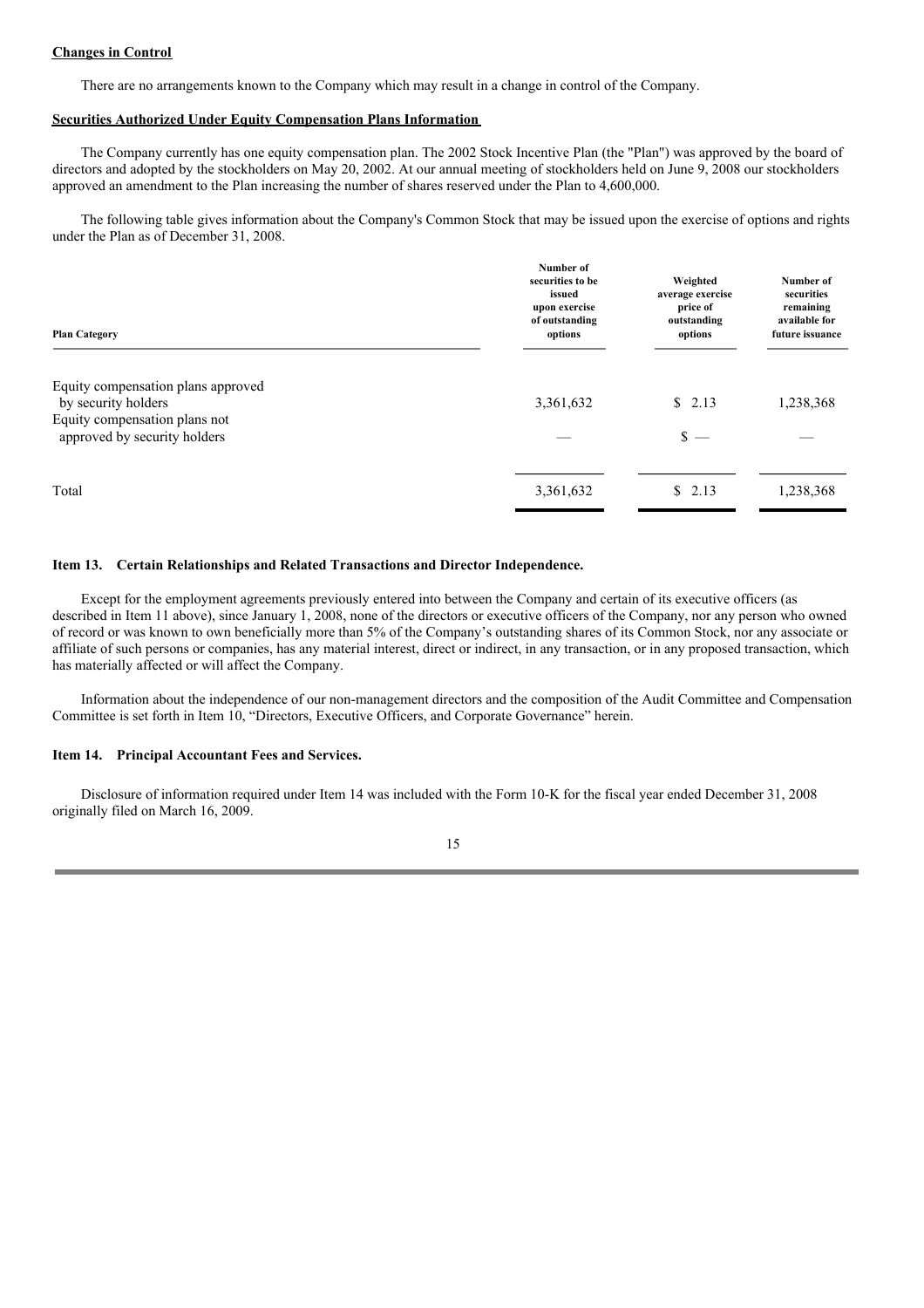# **Item 15. Exhibits**

(a) Exhibits:

- NO
- 3.1 Articles of Incorporation filed July 24, 2000 (1)
- 3.1.1 Articles of Amendment to the Articles of Incorporation filed December 26, 2001 (1)
- 3.1.2 Articles of Amendment to the Articles of Incorporation filed November 9, 2005 (5)
- 3.2 Amended and Restated Bylaws (7)
- 4.1(a) Specimen Certificate of Common Stock (1)
- 10.7 2002 Stock Incentive Plan (1)
- 10.8 Technology Transfer Agreement, dated October 29, 2001 between AspenBio and the University of Wyoming (1)
- 10.9 License Agreement for Determination of Pregnancy Status of Ungulates, dated September 25, 2001, between AspenBio and the Idaho Research Foundation Inc. (1)
- 10.21 Distribution Agreement between AspenBio, Inc. and Merial Limited, dated March 29, 2003(3)
- 10.22 Debt Modification Agreement dated June 13, 2003 with FirstBank of Tech Center. (4)
- 10.23(a) Loan Agreement between AspenBio, Inc. and Front Range Regional Economic Development Corporation dated June 13, 2003 for \$1,300,000 regarding loan for physical plant or capital equipment acquisitions. (4)
- 10.23(b) Promissory Note dated June 13, 2003 by AspenBio, Inc. to Front Range Regional Economic Development Corporation in principal amount of \$1,300,000. (4)
- 10.23(c) Unconditional Guarantee dated June 13, 2003 by AspenBio, Inc. to Front Range Regional Economic Development Corporation in principal amount of \$1,300,000. (4)
- 10.24 Common Stock and Warrant Purchase Agreement dated May 12, 2005. (6)
- 10.27 Exclusive License Agreement with Novartis Animal Health, Inc., dated as of April 2, 2008. (8)
- 10.28 Employment Agreement with Robert F. Caspari effective as of February 10, 2009 (9)
- 10.29 Employment Agreement with Jeffrey McGonegal, effective as of February 10, 2009. (9)
- 10.30 Consulting Agreement with John Bealer.(12)
- 10.31 Employment Agreement with Daryl Faulkner effective as of January 26, 2009. (11)
- 14.1 Form of Code of Ethics. (10)
- 23.1 Consent of GHP Horwath, P.C. (12)
- 31.1 Rule 13a-14(a)/15d-14(a) Certification of Chief Executive Officer. Filed herewith.
- 31.2 Rule 13a-14(a)/15d-14(a) Certification of Chief Financial Officer. Filed herewith.
- 32 Section 1350 Certification Pursuant to 18 U.S.C. Section 1350, as Adopted Pursuant to Section 906 of the SARBANES-OXLEY ACT of 2002. Filed herewith.
- \* Portions of Exhibits 10.8, 10.21 and 10.27 have been omitted from the publicly filed copy and have been filed separately with the Secretary of the Commission pursuant to requests for confidential treatment.
- (1) Incorporated by reference from the registrant's Registration Statement on Form S-1 (file no. 333-86190), filed April 12, 2002.
- (2) Incorporated by reference from the registrant's report on Form 8-K/A on January 10, 2003. (3) Incorporated by reference from the registrant's report on Form 8-K on April 7, 2003.
- (4) Incorporated by reference from the registrant's Report on Form 10-KSB/A for the year ended December 31, 2004 (file no. 000- 50019), filed March 29, 2004.
- (5) Incorporated by reference from the registrant's Report on Form 10-QSB for the quarter ended September 30, 2005, filed November 10, 2005
- (6) Incorporated by reference from the registrant's Report on Form 10-QSB for the quarter ended June 30, 2005, filed August 12, 2005.
- (7) Incorporated by reference from the registrant's Report on form 10-Q for the quarter ended March 31, 2008 filed on May 15, 2008.
- (8) Incorporated by reference from the registrant's Report on Form 10-Q for the quarter ended June 30, 2008, filed August 13, 2008.
- (9) Incorporated by reference from the registrant's Report on Form 8-K dated February 10, 2009, filed on February 17, 2009.
- (10) Incorporated by reference from the registrant's Report on Form 10-KSB for the year ended December 31, 2007, filed March 21, 2008
- (11) Incorporated by reference from the registrant's Report on Form 8-K dated January 19, 2009, filed January 23, 2009.
- (12) Incorporated by reference from the registrant's Report on Form 10-K dated December 31, 2008, filed March 16, 2009.
	- 16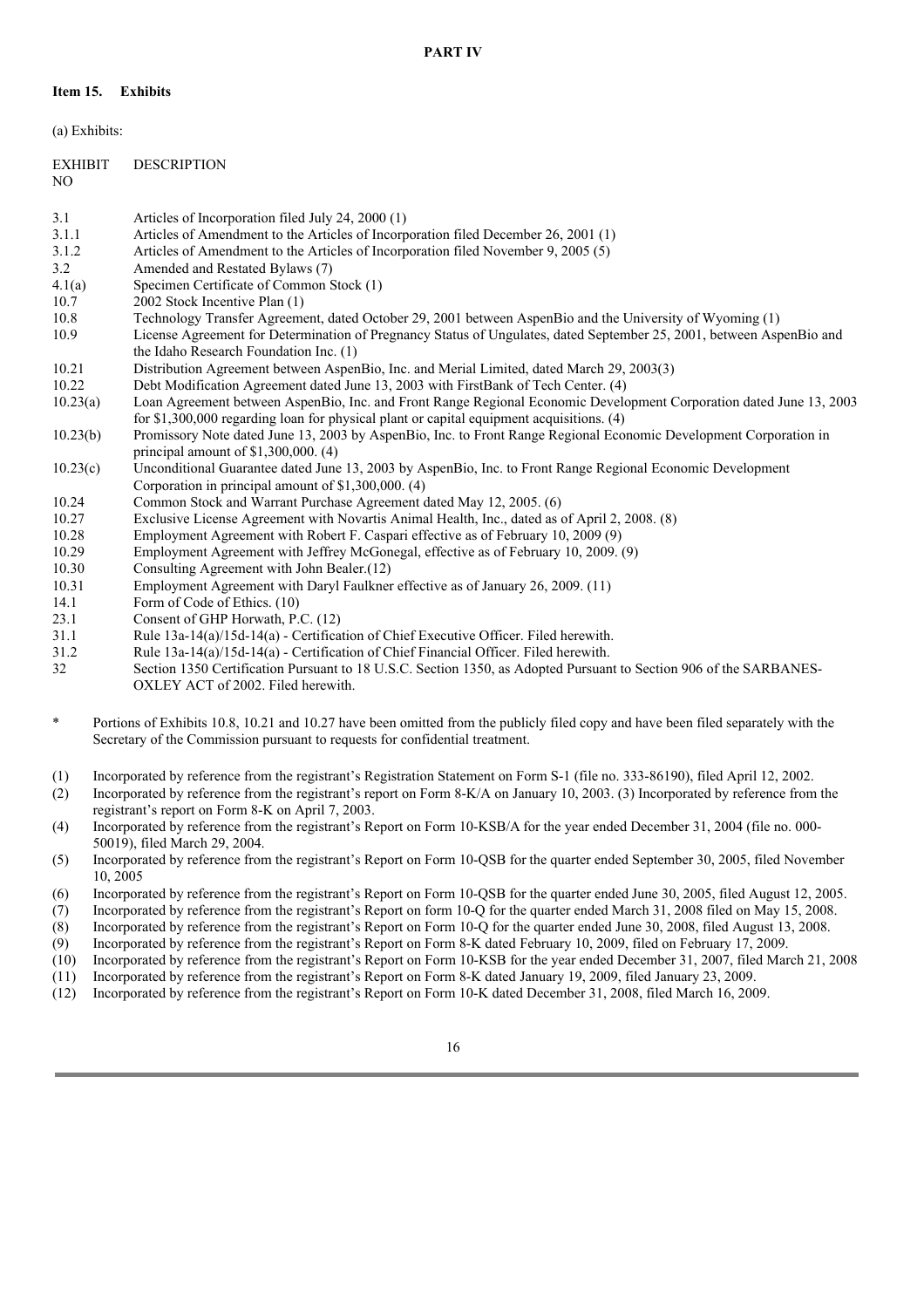# SIGNATURES

In accordance with the requirements of Section 13 on 15(k) of the Securities Exchange Act of 1934, the registrant caused this report to be signed on its behalf on April 29, 2009 by the undersigned thereto.

# **ASPENBIO PHARMA, INC.**

/s/ Daryl J. Faulkner Daryl J. Faulkner, Chief Executive Officer

/s/ Jeffrey G. McGonegal Jeffrey G. McGonegal, Chief Financial Officer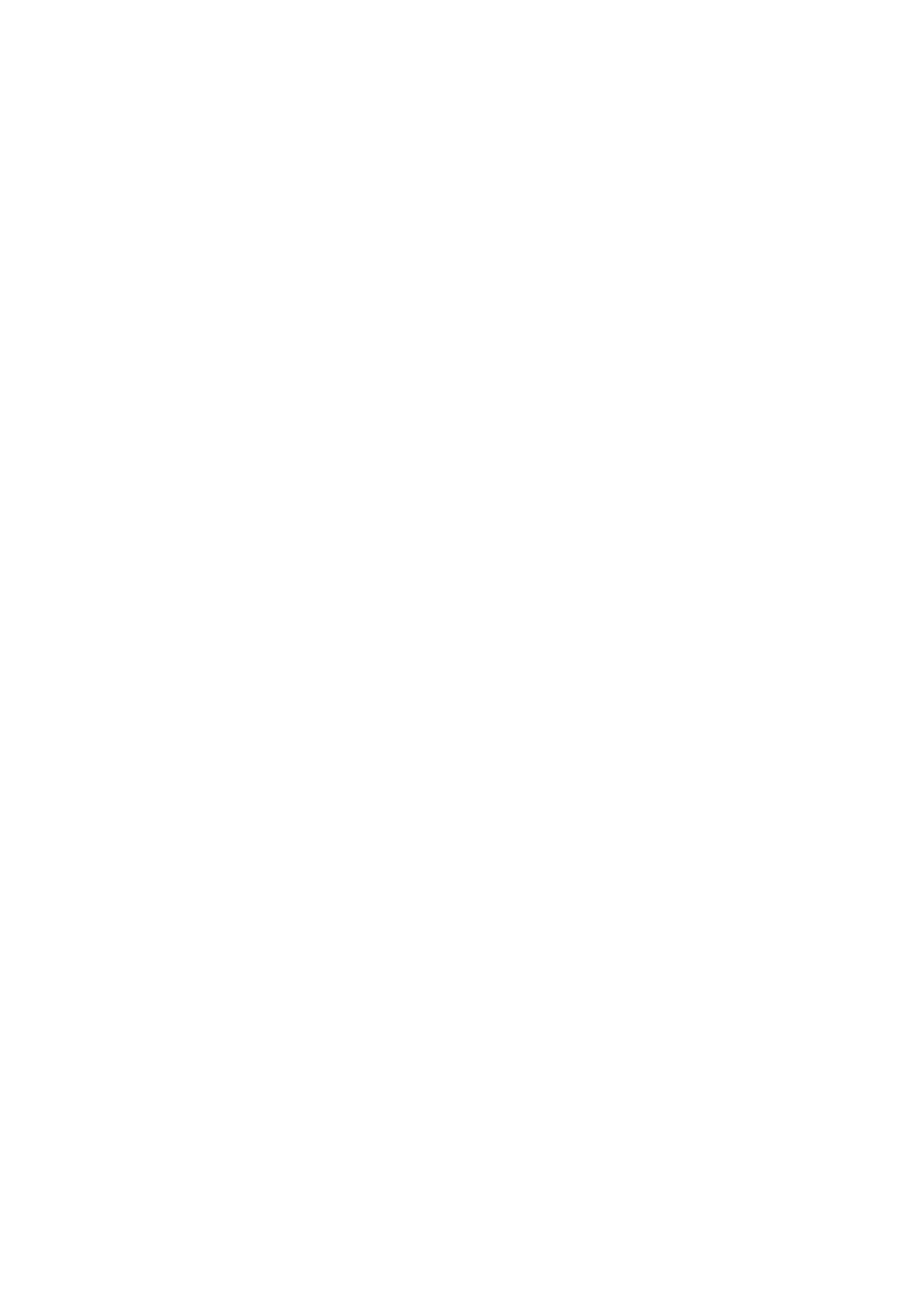#### **CERTIFICATION**

## I, Daryl J. Faulkner certify that:

- 1. I have reviewed this annual report on Form 10-K/A of AspenBio Pharma, Inc. (the "Registrant");
- 2. Based on my knowledge, this report does not contain any untrue statement of a material fact or omit to state a material fact necessary to make the statements made, in light of circumstances under which such statements were made, not misleading with respect to the period covered by this report;
- 3. Based on my knowledge, the financial statements, and other financial information included in this report, fairly present in all material respects the financial condition, results of operations and cash flows of the Registrant as of, and for, the periods presented in this report.
- 4. The Registrant's other certifying officers and I are responsible for establishing and maintaining disclosure controls and procedures (as defined in Exchange Act Rules 13a-15(e) and 15d-15(e)) and internal control over financial reporting (as defined in Exchange Act Rules 13a-15(f) and 15d-15(f)) for the Registrant and have:
	- a) Designed such disclosure controls and procedures, or caused such disclosure controls and procedures to be designed under our supervision, to ensure that material information relating to the Registrant, including its consolidated subsidiaries, is made known to us by others within those entities, particularly during the period in which this report is being prepared;
	- b) Designed such internal control over financial reporting, or caused such internal control over financial reporting to be designed under our supervision, to provide reasonable assurance regarding the reliability of financial reporting and the preparation of financial statements for external purposes in accordance with generally accepted accounting principles;
	- c) Evaluated the effectiveness of the Registrant's disclosure controls and procedures and presented in this report our conclusions about the effectiveness of the disclosure controls and procedures, as of the end of the period covered by this report based on such evaluation; and
	- d) Disclosed in this report any change in the Registrant's internal control over financial reporting that occurred during the Registrant's most recent fiscal quarter (the Registrant's fourth fiscal quarter in the case of an annual report) that has materially affected, or is reasonably likely to materially affect, the Registrant's internal control over financial reporting; and
- 5. The Registrant's other certifying officers and I have disclosed, based on our most recent evaluation of internal control over financial reporting, to the Registrant's auditors and the audit committee of the Registrant's board of directors (or persons performing the equivalent functions):
	- (a) All significant deficiencies and material weaknesses in the design or operation of internal control over financial reporting which are reasonably likely to adversely affect the Registrant's ability to record, process, summarize and report financial information; and
	- (b) Any fraud, whether or not material, that involves management or other employees who have a significant role in the Registrant's internal control over financial reporting.

April 29, 2009

/s/ Daryl J. Faulkner

Daryl J. Faulkner, Chief Executive Officer PRINCIPAL EXECUTIVE OFFICER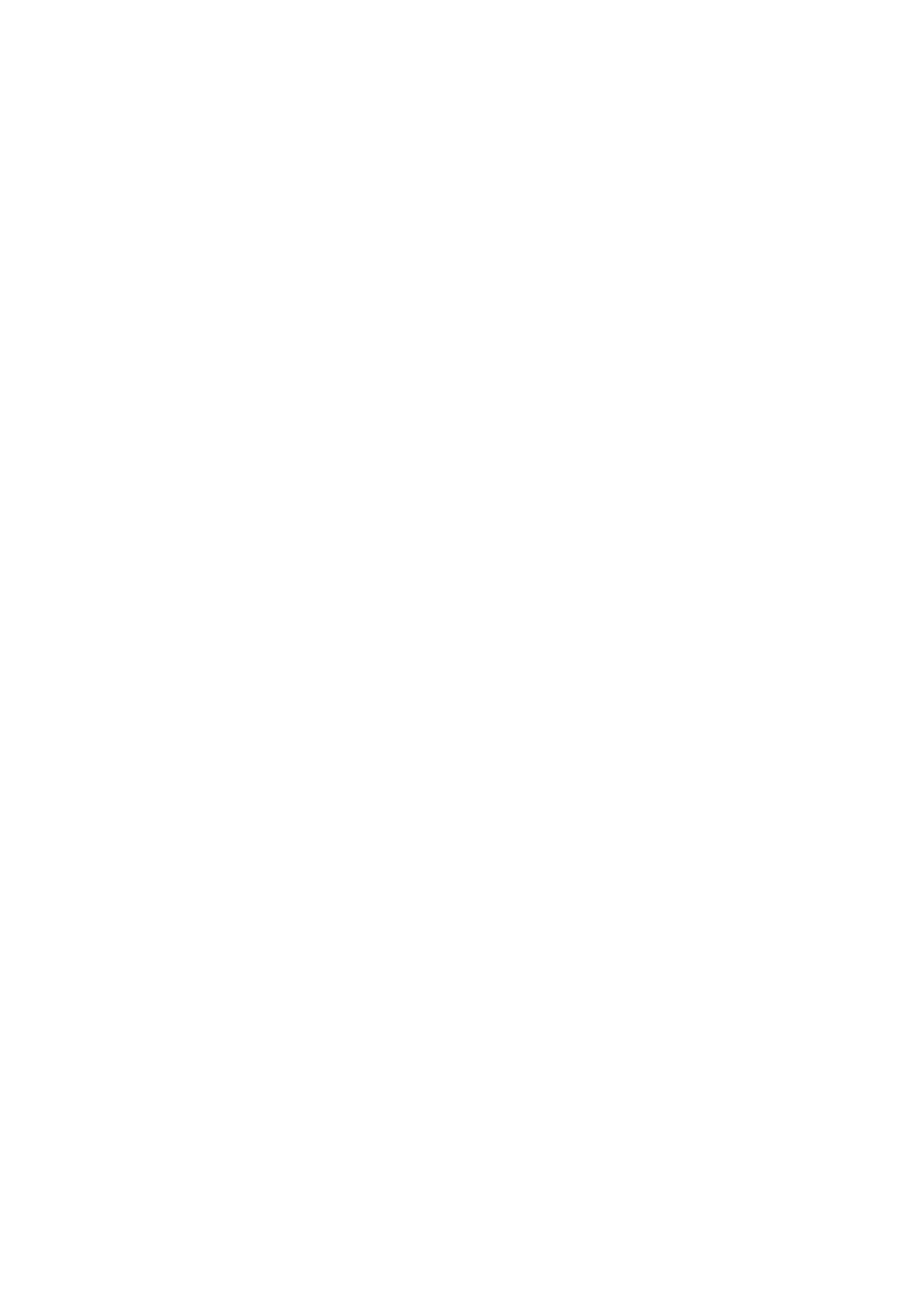## **CERTIFICATION**

I, Jeffrey G. McGonegal certify that:

- 1. I have reviewed this annual report on Form 10-K/A of AspenBio Pharma, Inc. (the "Registrant");
- 2. Based on my knowledge, this report does not contain any untrue statement of a material fact or omit to state a material fact necessary to make the statements made, in light of circumstances under which such statements were made, not misleading with respect to the period covered by this report;
- 3. Based on my knowledge, the financial statements, and other financial information included in this report, fairly present in all material respects the financial condition, results of operations and cash flows of the Registrant as of, and for, the periods presented in this report.
- 4. The Registrant's other certifying officers and I are responsible for establishing and maintaining disclosure controls and procedures (as defined in Exchange Act Rules 13a-15(e) and 15d-15(e)) and internal control over financial reporting (as defined in Exchange Act Rules 13a-15(f) and 15d-15(f)) for the registrant and have:
	- a) Designed such disclosure controls and procedures, or caused such disclosure controls and procedures to be designed under our supervision, to ensure that material information relating to the Registrant, including its consolidated subsidiaries, is made known to us by others within those entities, particularly during the period in which this report is being prepared;
	- b) Designed such internal control over financial reporting, or caused such internal control over financial reporting to be designed under our supervision, to provide reasonable assurance regarding the reliability of financial reporting and the preparation of financial statements for external purposes in accordance with generally accepted accounting principles;
	- c) Evaluated the effectiveness of the Registrant's disclosure controls and procedures and presented in this report our conclusions about the effectiveness of the disclosure controls and procedures, as of the end of the period covered by this report based on such evaluation; and
	- d) Disclosed in this report any change in the Registrant's internal control over financial reporting that occurred during the Registrant's most recent fiscal quarter (the Registrant's fourth fiscal quarter in the case of an annual report) that has materially affected, or is reasonably likely to materially affect, the Registrant's internal control over financial reporting; and
- 5. The Registrant's other certifying officers and I have disclosed, based on our most recent evaluation of internal control over financial reporting, to the Registrant's auditors and the audit committee of the Registrant's board of directors (or persons performing the equivalent functions):
	- (a) All significant deficiencies and material weaknesses in the design or operation of internal control over financial reporting which are reasonably likely to adversely affect the Registrant's ability to record, process, summarize and report financial information; and
	- (b) Any fraud, whether or not material, that involves management or other employees who have a significant role in the Registrant's internal control over financial reporting.

April 29, 2009

/s/ Jeffrey G. McGonegal

Jeffrey G. McGonegal, Chief Financial Officer PRINCIPAL FINANCIAL AND ACCOUNTING OFFICER